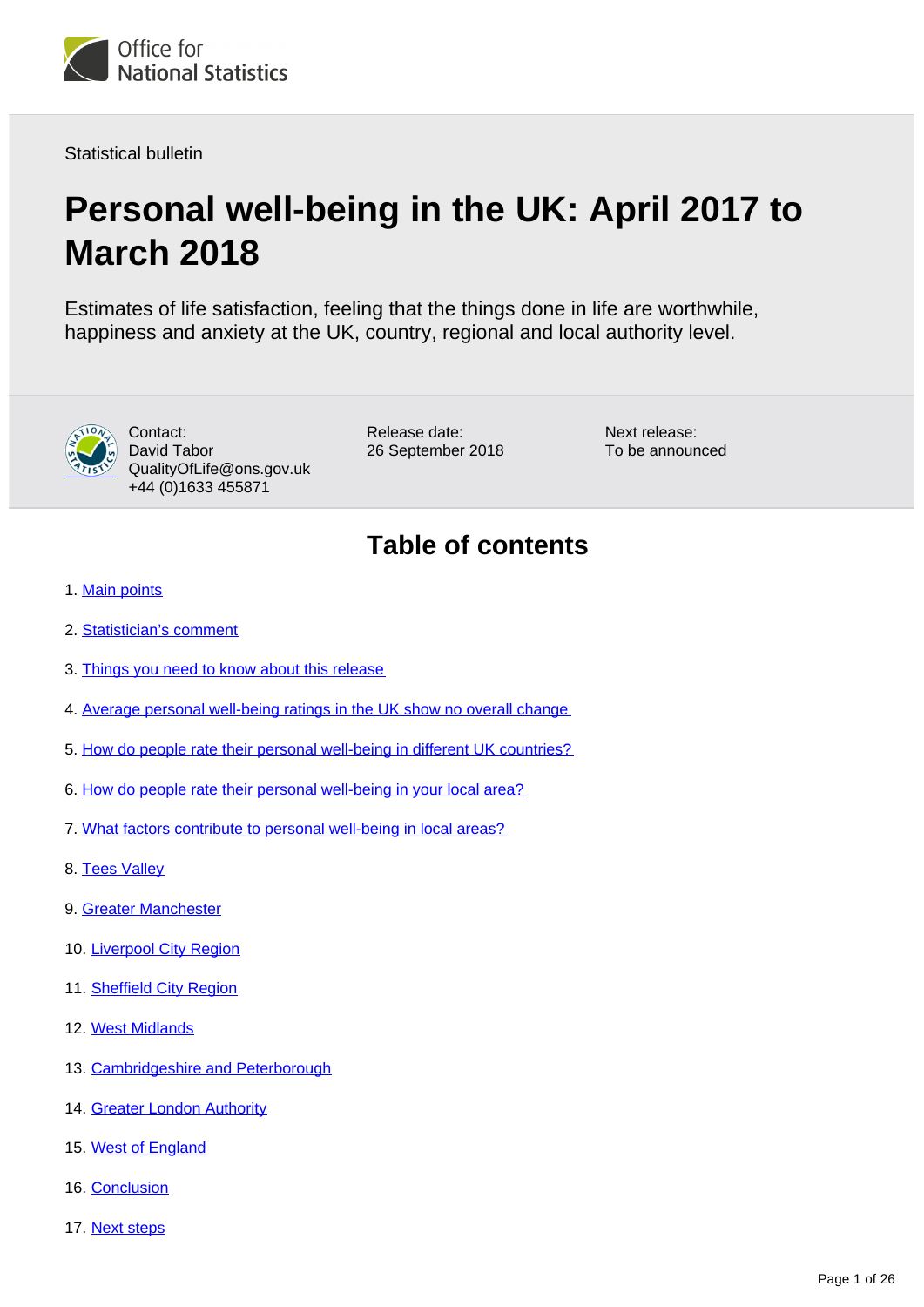- 18. **[Quality and methodology](#page-23-1)**
- 19. [Acknowledgements](#page-25-0)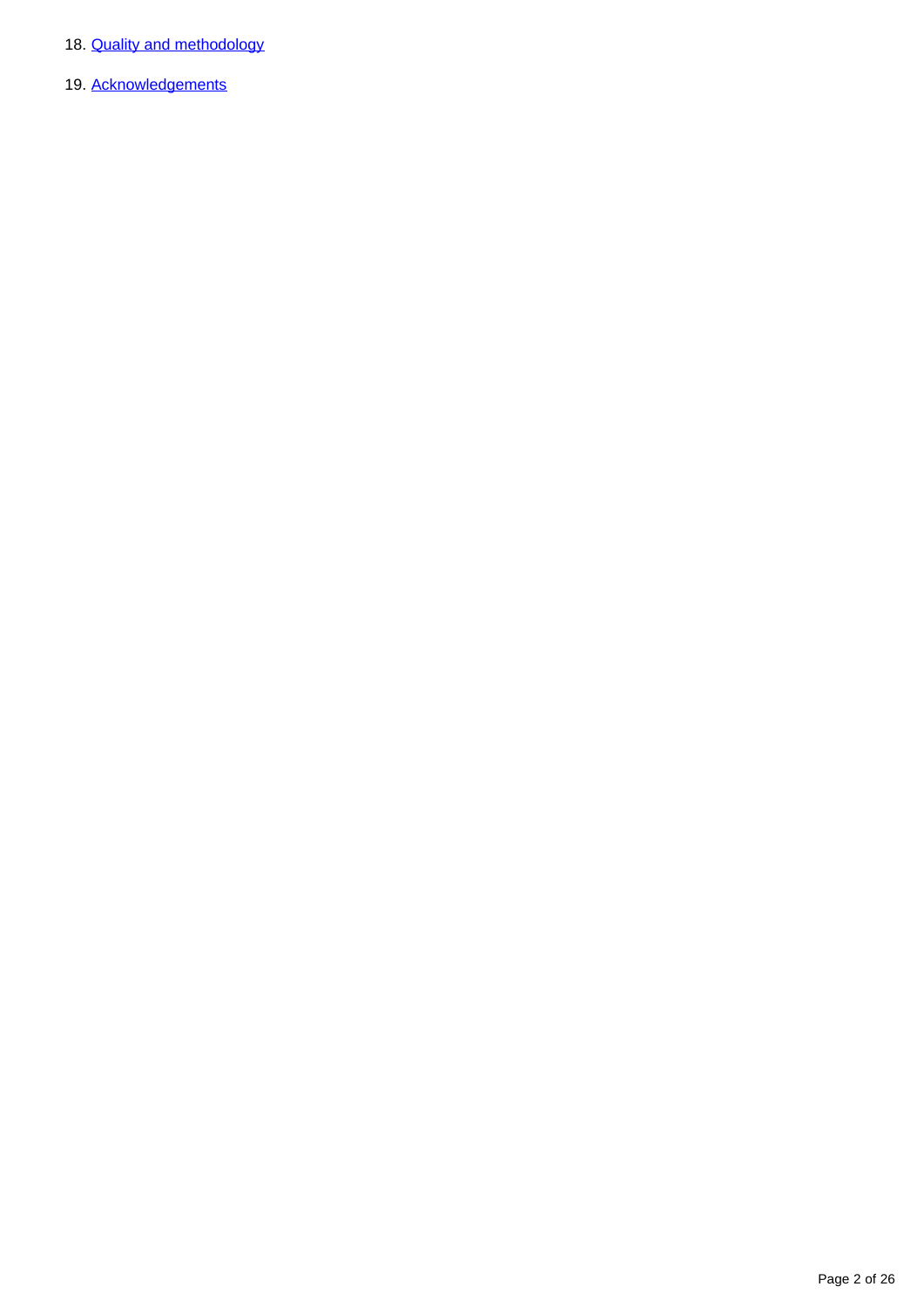# <span id="page-2-0"></span>**1 . Main points**

At the UK and country level, between the years ending March 2017 and March 2018:

- The average ratings across the four measures of personal well-being in the UK were unchanged.
- Average ratings of feeling the things done in life are worthwhile increased in Scotland; this was driven by a higher percentage of people reporting very high levels for this measure.
- Compared with the UK, a larger percentage of people in Wales reported low levels of worthwhile and happiness; interestingly, a larger proportion of people in Wales reported both low levels of life satisfaction but also very high levels of life satisfaction, suggesting greater disparity in life satisfaction in Wales compared with the UK overall.
- Compared with both the UK and the other countries, people in Northern Ireland continued to report better average ratings across all personal well-being measures.

# <span id="page-2-1"></span>**2 . Statistician's comment**

"An important part of our work is looking beyond the economic health of the country to how its people are faring and inequalities in society.

"Today, for the first time, we have identified how factors such as health, access to services and crime levels may affect how people rate their well-being in different parts of the UK.

"This can help local authorities and other organisations to better understand where services could be targeted to help improve the well-being of people in their area."

Silvia Manclossi, Head of Quality of Life Team, Office for National Statistics.

## <span id="page-2-2"></span>**3 . Things you need to know about this release**

In addition to providing a picture of personal well-being at national level, this publication also presents estimates for UK local authorities (LA). For the first time, possible explanations for the observed differences between LAs at a combined authority (CA) level have been examined. This provides further insights into how local circumstances affect well-being to enable better decision-making at local level.

### **Measuring National Well-being programme**

The four personal well-being questions are included as measures for the wider [Measuring National Well-being](https://www.ons.gov.uk/visualisations/dvc364/dashboard/index.html)  [\(MNW\) programme](https://www.ons.gov.uk/visualisations/dvc364/dashboard/index.html). The programme began in November 2010 with the aim of developing and publishing an accepted and trusted set of National Statistics, which help people understand and monitor well-being. The statistics in this bulletin are displayed through our [well-being dashboard,](https://publishing.ons.gov.uk/peoplepopulationandcommunity/wellbeing/articles/measuresofnationalwellbeingdashboard/2018-09-26) which reports how the UK is doing for the different areas of life that people in the UK said matter most to their well-being.

Please see the **Quality and methodology** section for more information.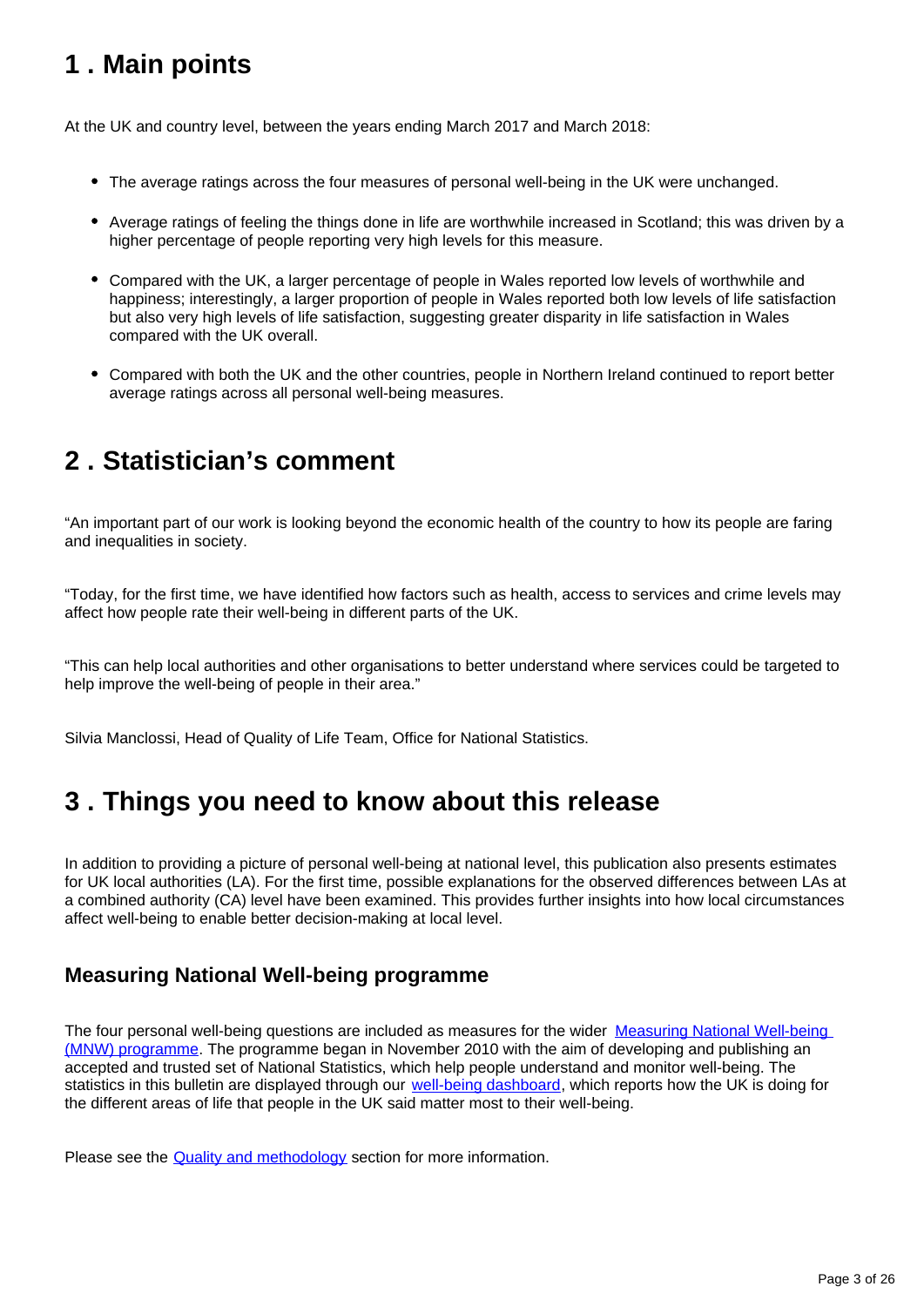### **What factors contribute to personal well-being in local areas?**

Research shows that many factors influence our quality of life and well-being. Previous analysis published in the article, [What matters most to personal well-being?](http://webarchive.nationalarchives.gov.uk/20160107113217/http:/www.ons.gov.uk/ons/rel/wellbeing/measuring-national-well-being/what-matters-most-to-personal-well-being-in-the-uk-/sty-personal-well-being.html), highlighted that, at national level, how people view their health is the most important factor related to personal well-being, followed by employment status and relationship status.

More recently, Office for National Statistics (ONS) published another article, [Understanding well-being](https://www.ons.gov.uk/peoplepopulationandcommunity/wellbeing/articles/understandingwellbeinginequalitieswhohasthepoorestpersonalwellbeing/2018-07-11)  [inequalities: Who has the poorest personal well-being?](https://www.ons.gov.uk/peoplepopulationandcommunity/wellbeing/articles/understandingwellbeinginequalitieswhohasthepoorestpersonalwellbeing/2018-07-11), which identified personal characteristics and circumstances of those people reporting the lowest scores across all the personal well-being questions. The findings showed that the most significant factor associated with poorest personal well-being is reporting "bad" or "very bad" health, followed by being economically inactive with long-term illness or disability; being middle-aged, being single, separated, widowed or divorced; renting rather than owning a home; and having low levels of education.

This bulletin changes the focus to consider how factors relating to where we live may affect how people rate their well-being in diverse local areas. ONS has worked in collaboration with the UK charity [Happy City](http://www.happycity.org.uk/) to consider a wide range of local circumstances and how these might help us to understand differences in personal well-being at local level. Happy City developed the [Thriving Places Index](http://www.thrivingplacesindex.org/) (TPI) as a framework of measuring what matters at a local level; [Section 7](https://publishing.ons.gov.uk/peoplepopulationandcommunity/wellbeing/bulletins/measuringnationalwellbeing/april2017tomarch2018#what-factors-contribute-to-personal-well-being-in-local-areas) discusses this work in more detail. Many of the indicators that make up the TPI were used to explore differences in personal well-being within and between England's six combined authorities (CAs), plus the Sheffield City Region and Greater London. All are presented as case studies from [Section 7](https://publishing.ons.gov.uk/peoplepopulationandcommunity/wellbeing/bulletins/measuringnationalwellbeing/april2017tomarch2018#what-factors-contribute-to-personal-well-being-in-local-areas) on.

The CAs are groups of local authorities (LAs) that have chosen to work collaboratively and have been given devolved powers through negotiation with central government. The CAs are particularly interesting as their local decision-makers have greater power to affect important aspects of people's lives in their areas, or the ability to negotiate increases in such powers. A main focus of the CAs is to help drive growth, ideally inclusive growth, and to do so, an understanding of what good growth looks like for well-being is crucial. Each area faces a different set of well-being challenges, which we have highlighted in our analysis.

### **Your feedback and our next publications**

In February 2018, we launched a survey to gather user feedback about our personal well-being outputs and today [a summary report outlining the main findings](https://www.ons.gov.uk/peoplepopulationandcommunity/wellbeing/methodologies/personalwellbeingoutputssummaryofuserfeedback) is published alongside this release. A similar survey was also launched for the Measuring National Well-being (MNW) outputs in April 2018 and a summary report of that [feedback](https://www.ons.gov.uk/peoplepopulationandcommunity/wellbeing/methodologies/measuringnationalwellbeingoutputssummaryofuserfeedback) is also available.

As part of the feedback, users expressed a need for more information on lower geographies and more analysis on factors associated with personal well-being. Our release today aims to provide further analysis in this respect and we are planning to carry out more work on this for our next releases.

If you would like to provide additional feedback about this specific work at local level or any opinions you might have about our well-being outputs, please contact us at QualityOfLife@ons.gov.uk or complete this on-going [feedback survey](https://www.surveymonkey.co.uk/r/Q5PMJWV).

## <span id="page-3-0"></span>**4 . Average personal well-being ratings in the UK show no overall change**

The average (mean) ratings across the four measures of personal well-being in the year ending March 2018 were: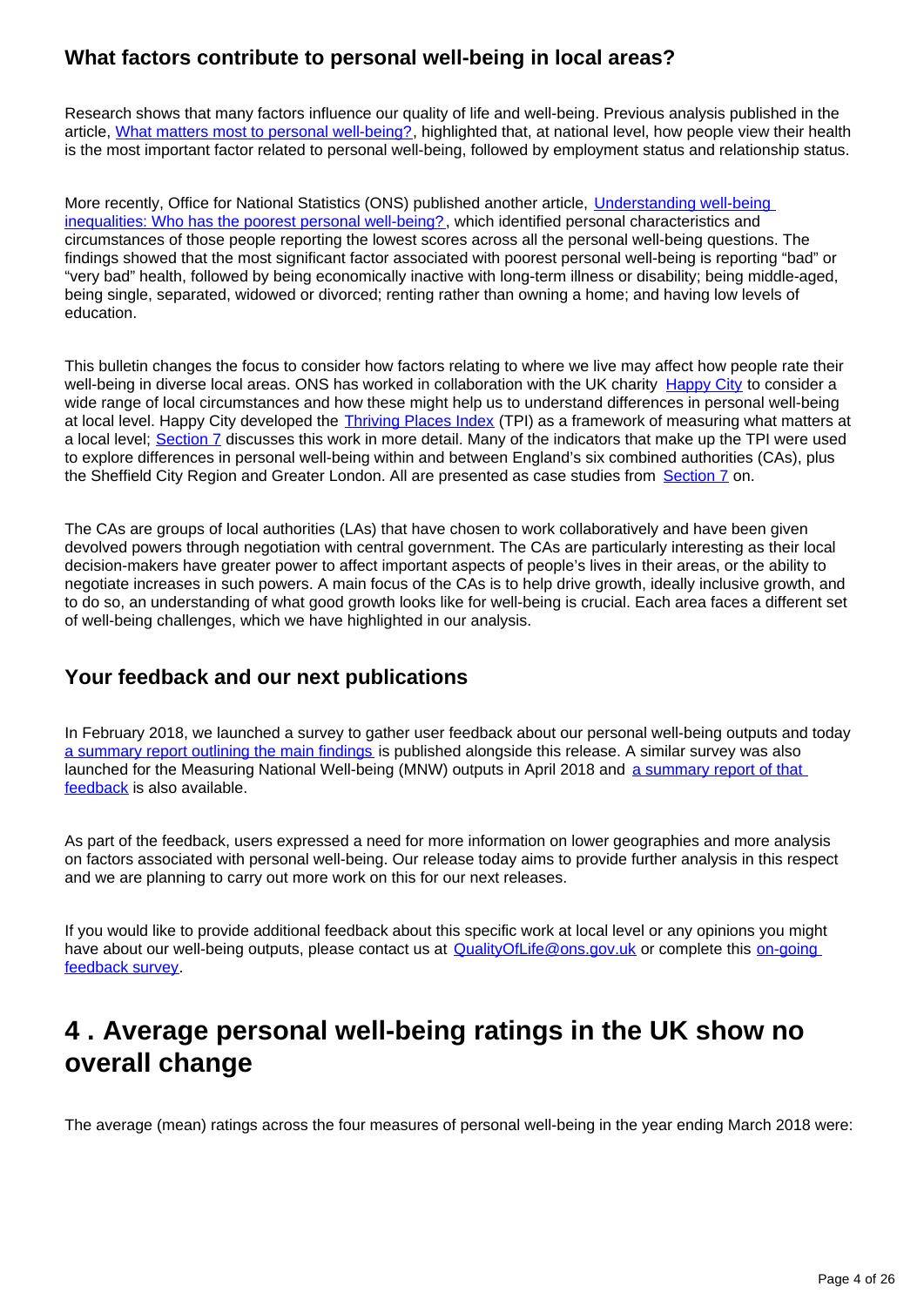- 7.7 out of 10 for life satisfaction
- 7.9 out of 10 for feeling that the things done in life are worthwhile
- 7.5 out of 10 for happiness vesterday
- 2.9 out of 10 for anxiety yesterday

Comparing the years ending March 2017 and March 2018, there was no change in average ratings of personal well-being for the UK overall.

In addition to reporting average ratings, potential inequalities in personal well-being have also been monitored by comparing those rating each aspect of their well-being at a very high or very low level within the UK. Table 1 in [section 18](https://www.ons.gov.uk/peoplepopulationandcommunity/wellbeing/bulletins/measuringnationalwellbeing/april2017tomarch2018#quality-and-methodology) displays how we define these ratings of personal well-being.

Figure 1 displays the changes in personal well-being ratings between the years ending March 2012 and March 2018. Specifically, it shows the change for very high ratings of life satisfaction, worthwhile and happiness measures, and the change in those reporting very low anxiety. For the measure of "feeling the things done in life are worthwhile", there was an increase in the percentage of people rating this aspect of their well-being as very high in the UK between the years ending March 2017 and March 2018.

#### **Figure 1: Personal well-being ratings, year ending March 2012 to year ending March 2018**

**Source: Annual Population Survey, Office for National Statistics**

## <span id="page-4-0"></span>**5 . How do people rate their personal well-being in different UK countries?**

At a country level, average (mean) ratings of feeling the things done in life are worthwhile have improved in Scotland from 7.81 in the year ending March 2017 to 7.88 in the year ending March 2018. There were no other changes in average ratings of personal well-being for the other countries of the UK in the year ending March 2018.

Northern Ireland, however, continued to report the highest average life satisfaction, worthwhile and happiness ratings, and the lowest anxiety ratings, when compared with the UK and the other constituent countries of the UK.

In the year ending March 2018, a larger proportion of people in Wales reported low levels of worthwhile (4.3%) and happiness (9.4%) ratings compared with the UK average at 3.6% and 8.3% respectively. A larger proportion of people in Wales also reported high levels of anxiety at 21.6% compared with the UK at 20%. Interestingly, a larger proportion of people in Wales reported both low levels of life satisfaction (5.2%) compared with the UK (4.4%), but also very high levels of life satisfaction at 31.7% compared with 30.1% in the UK. This suggests greater disparity in life satisfaction in Wales compared with the UK overall.

## <span id="page-4-1"></span>**6 . How do people rate their personal well-being in your local area?**

Our personal well-being explorer tool lets everyone have a look at well-being in their local area and compare it with other areas too. Some of the most insightful comparisons may relate to how specific areas have progressed over time and this is easy to see using the tool.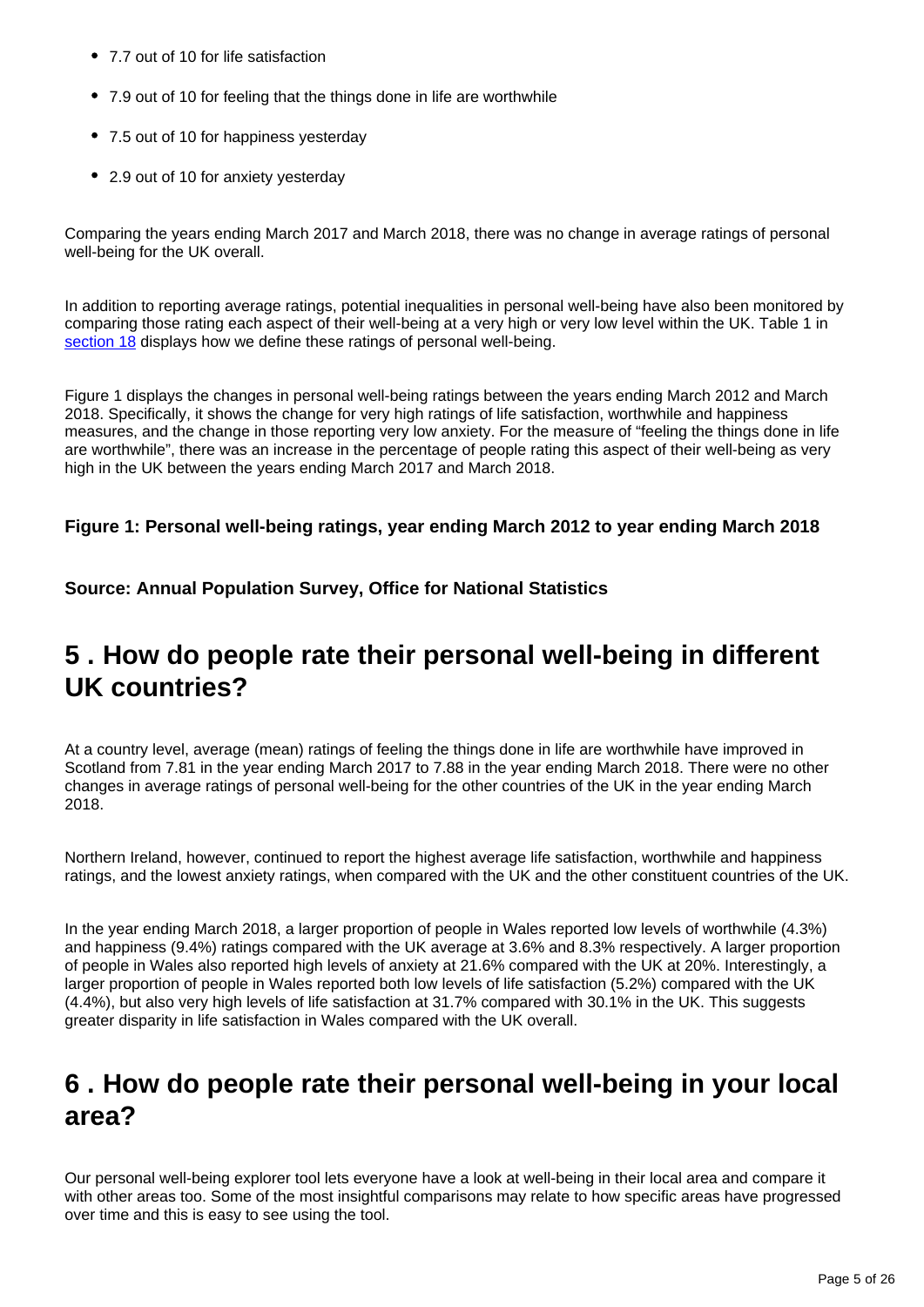Although it is possible to rank local authorities based on their average scores alone, this may be misleading due to various reasons such as different sample sizes, different confidence intervals and mode effects, as well not comparing like with like (for example, we know that people in rural areas tend to rate their well-being more highly than people in urban areas). Comparisons between areas should be made with caution and [confidence intervals](https://www.ons.gov.uk/peoplepopulationandcommunity/wellbeing/datasets/qualityinformationforpersonalwellbeingestimates) should be taken into account when assessing differences.

#### **Figure 2: Personal well-being explorer, UK, year ending March 2012 to year ending March 2018**

#### [Download the data](http:///visualisations/dvc534/personalwellbeing_charts/linechart/data.xlsx)

**Figure 3: Personal well-being interactive maps, UK, year ending March 2012 to year ending March 2018**

[Download the data](http:///visualisations/dvc534/personalwellbeing_charts/map/data.xlsx)

## <span id="page-5-0"></span>**7 . What factors contribute to personal well-being in local areas?**

A wide range of local conditions can affect people's well-being. To inform what role local indicators could play in understanding the differences in personal well-being at local level, the [Thriving Places Index \(TPI\)](http://www.thrivingplacesindex.org/) developed by Happy City was used as a main framework to explore the relationships between local conditions and average personal well-being. Happy City, Office for National Statistics (ONS), Public Health England (PHE), and the What Works centre for Well-being previously collaborated to produce a report exploring how best to measure well-being [in local areas.](https://whatworkswellbeing.org/product/understanding-local-needs-for-wellbeing-data/)

The TPI was designed to fill the gap for a framework that uses local-level indicators to measure and inform progress towards supporting the well-being of all citizens, now and in the future. The TPI consists of a set of 48 indicators that use existing, accessible data available nationally at local authority (LA) level. The indicators are sourced from ONS, PHE, the Index of Multiple Deprivation, and a range of other government departments.

The TPI is produced annually and the indicators from the latest 2017 to 2018 version have been used. The next version will be published in early 2019. It should be noted that the LA personal well-being estimates included in this release are based on the most recent available data (April 2017 to March 2018), while the data for the local context indicators are often from different sources with varying timeliness. In cases where the TPI indicator data were more than five years old, latest data were reported whenever possible. However, more timely data is not always available at LA level. In some of these cases, alternative data sources or indicators were substituted for the TPI indicators.

In this section, England's six combined authorities (CAs), plus the Sheffield City Region and Greater London<sup>1</sup> are presented as case studies to explore how well-being differs in each area and how this may be related to the range of local circumstances considered by the TPI. This could be used as a baseline for monitoring how well local decision-makers help to create the right conditions for supporting the well-being of local residents over time.

For each CA, the personal well-being scores of its constituent LAs were compared with the average ratings for England. It is important to note that the aim of this work is not to rank local areas against each other. Our work provides an overview of the personal well-being scores for each LA within a chosen CA, highlighting where they score significantly differently to the England average. A summary of the main indicators that could help explain the differences has also been provided, to offer further insight into local conditions and their relationship to local well-being. The aim is to help identify well-being strengths and challenges for the whole CA going forward as they attempt to ensure inclusive growth in which everyone across the CA area can share.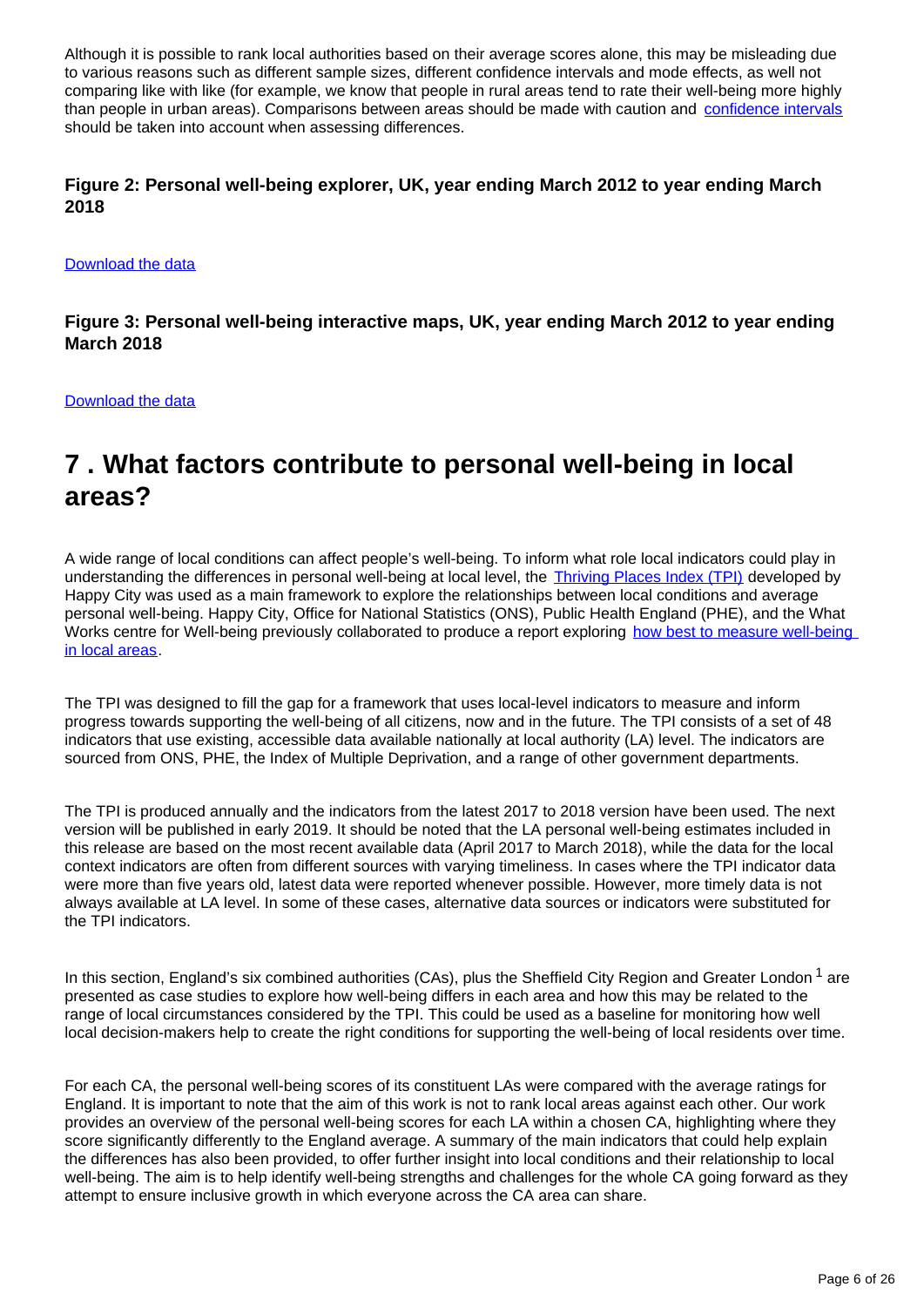#### **Notes for: What factors contribute to personal well-being in local areas?**

1. Although the Sheffield City Region is not an official combined authority (CA), it matches the former geography of South Yorkshire, it remains in negotiations with HM Treasury about its CA status, and it recently elected a mayor with an associated Mayoral administration. The Greater London Authority is also not considered an official CA in England, but it is a well recognised regional governing body with preexisting devolved powers.

## <span id="page-6-0"></span>**8 . Tees Valley**

Figure 4 provides average personal well-being ratings in the Tees Valley combined authority (CA) compared with the England average. In the year ending March 2018, the only area in the CA to report a significant difference was Hartlepool in terms of lower levels of life satisfaction compared with the England average.

#### **Figure 4: Personal well-being ratings in the Tees Valley combined authority compared with the England average, year ending March 2018**



#### **Source: Annual Population Survey, Office for National Statistics**

#### **Notes:**

- 1. Estimates that are significantly different statistically to the England average are denoted with an asterisk (\*).
- 2. Statistically significant differences have been determined on the basis of non-overlapping confidence intervals.

Ratings for personal well-being in the Tees Valley CA have been compared to see how local circumstances vary. Given that people in Hartlepool rated their life satisfaction below the average for England, we have focused on this area to see how it may vary from the other local authorities (LAs) in the CA. The areas of life in Hartlepool and the wider CA that seem to provide context around the differences in personal well-being ratings observed include health, physical activity, education, employment and crime.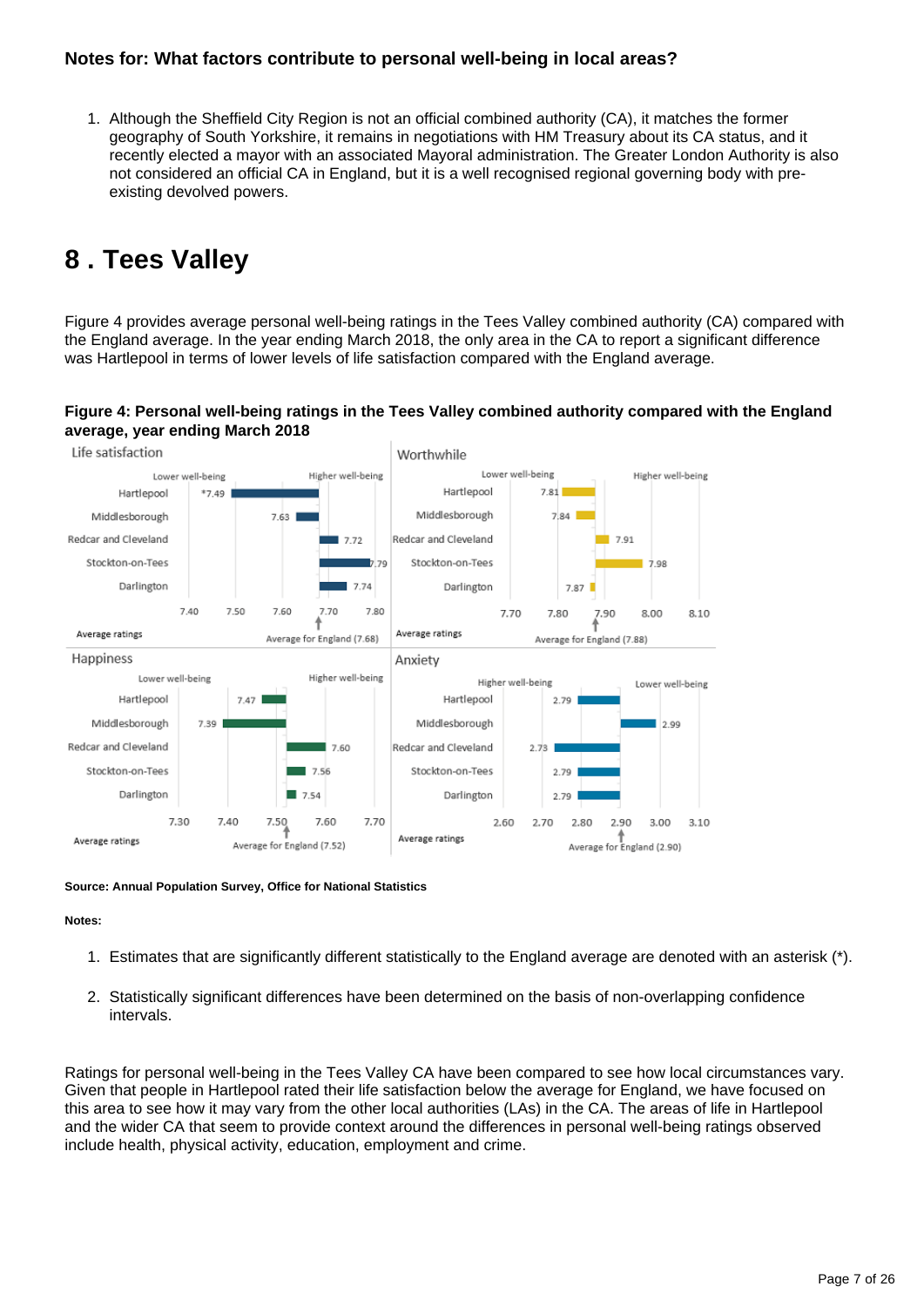## **Health**

In terms of both [life expectancy and healthy life expectancy,](https://www.ons.gov.uk/peoplepopulationandcommunity/healthandsocialcare/healthandlifeexpectancies/bulletins/healthstatelifeexpectanciesuk/2014to2016) in 2014 to 2016 males in all areas listed in Figure 4 showed lower scores compared with the England average. All CAs in the Tees Valley had a higher rate of [preventable mortalities](https://fingertips.phe.org.uk/search/preventable%20mortalities#page/3/gid/1/pat/6/par/E12000002/ati/102/are/E08000012/iid/92488/age/1/sex/4) in 2014 to 2016 compared with the England average. The rate in Hartlepool and Middlesbrough was also higher than in the other three areas in the Tees Valley CA.

## **Physical activity**

Figures from [Public Health England](https://fingertips.phe.org.uk/profile/physical-activity/data#page/9/gid/1938132899/pat/6/par/E12000004/ati/102/are/E06000015/iid/90275/age/164/sex/4) (for 2016 to 2017) show that Hartlepool reported lower levels of physical activity, at 60.9%, compared with the England average, at 66%.

### **Education**

In the year ending December 2017, all LAs listed in Figure 4 reported a higher percentage of people having no [qualifications](https://www.nomisweb.co.uk/reports/lmp/la/1946157348/report.aspx?#tabquals) compared with England (7.6%). Hartlepool and Middlesbrough were significantly higher than all the other three areas. The percentage of students in 2014 to 2015 attaining [at least five GCSEs grade A\\* to C](https://www.gov.uk/government/statistics/revised-gcse-and-equivalent-results-in-england-2014-to-2015) including English and Mathematics was also considered. Although Hartlepool did report a lower percentage than the England average (53.8%), it was only slightly higher at 53.4%. Middlesbrough was the area to report the lowest percentage in the Tees Valley CA at 46.1%.

### **Employment**

In the year ending March 2018, three areas in Tees Valley CA had higher [unemployment rates](https://www.ons.gov.uk/employmentandlabourmarket/peoplenotinwork/unemployment/datasets/modelledunemploymentforlocalandunitaryauthoritiesm01) compared with the England average (4.3%). The unemployment rate was highest in Hartlepool at 8.7%, followed by Middlesbrough at 7.3% and Redcar and Cleveland at 5.7%. No other area showed a significantly higher rate when compared with the England average.

In the year ending December 2016, the percentage of people on average in England who reported being in a good job<sup>1</sup> was 53.2%. All areas listed in Figure 4 reported lower percentages than the England average, with Hartlepool reporting the lowest at 41.8%.

#### **Crime**

Using Crime Severity Score<sup>2</sup> data, in the year ending March 2018, Redcar and Cleveland, and Stockton-On-Tees reported lower levels of crime than the England average and the averages for the other three areas in the Tees Valley. Middlesbrough, Hartlepool and Darlington all showed higher levels compared with England. It should be noted that a number of studies have found fear or worry about crime happening to someone can have a real [impact on personal well-being.](https://www.ons.gov.uk/peoplepopulationandcommunity/crimeandjustice/compendium/crimestatisticsfocusonpublicperceptionsofcrimeandthepoliceandthepersonalwellbeingofvictims/2015-03-26/chapter3personalwellbeingandcrime) Therefore, if Middlesbrough, Hartlepool and Darlington are viewed as high-crime areas, this may have a spill-over effect on well-being not just in that area, but in surrounding areas too.

**Notes for: Tees Valley**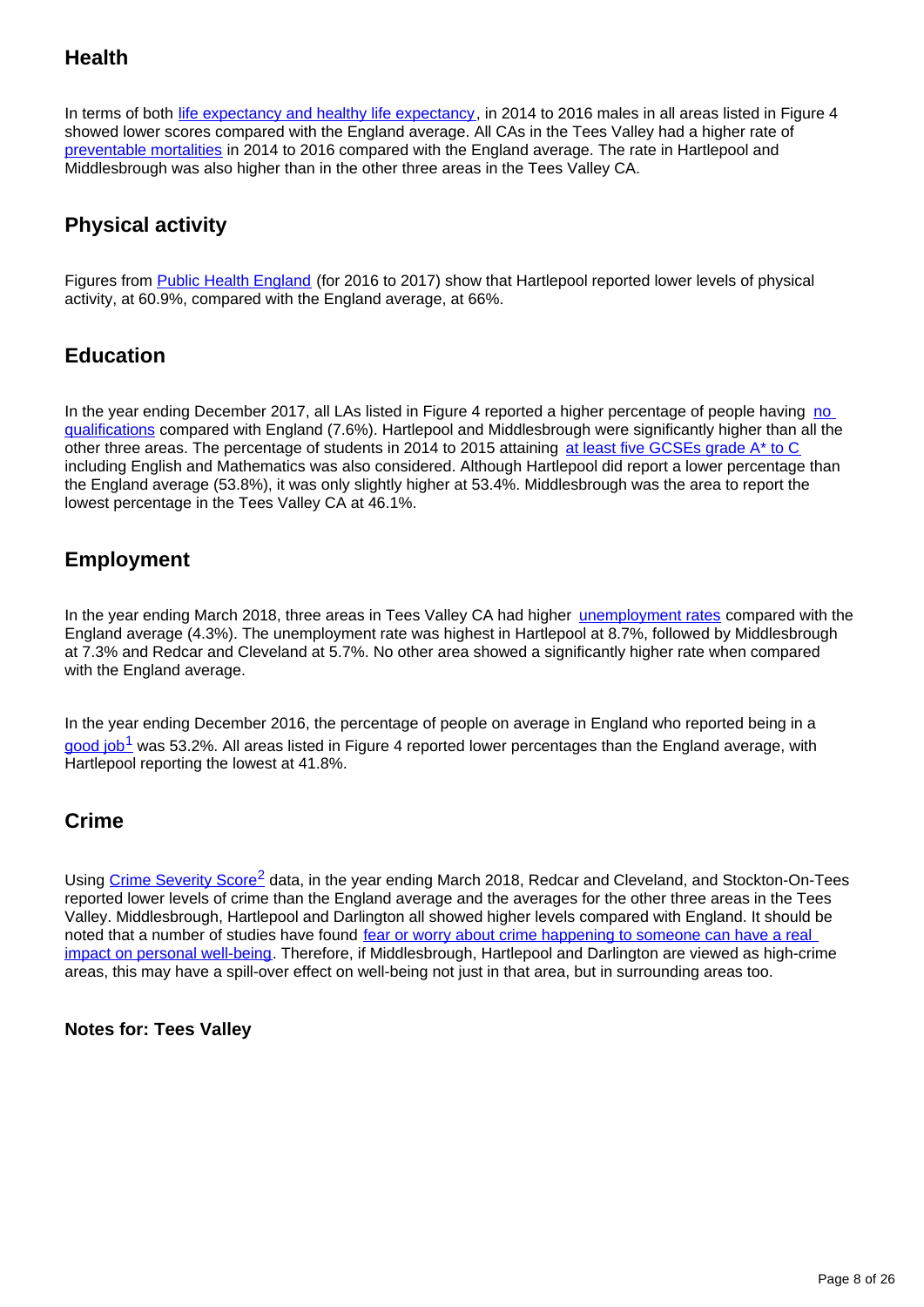- 1. The good jobs indicator takes into account a number of factors including being employed on a permanent contract or a temporary contract but not seeking permanent employment, earning at least two-thirds of the UK median hourly wage, and working less than 49 hours a week and not unwillingly working part-time (for example, because they could not find a full-time job).
- 2. The Crime Severity Score has been designated as Experimental Statistics and developed as an additional measure to supplement existing Office for National Statistics (ONS) statistics on crime. This new measure weights different types of crime according to severity, with more serious crimes carrying a higher weight to better reflect the level of harm to society and demand on the police caused by crime.

## <span id="page-8-0"></span>**9 . Greater Manchester**

Figure 5 provides average personal well-being ratings in the Greater Manchester combined authority (CA) compared with the England average for the year ending 2018. The only areas to report significant differences were Manchester and Wigan:

- Manchester reported lower life satisfaction and worthwhile ratings compared with the England average
- Wigan reported higher scores than the England average for feeling the things done in life are worthwhile



**Figure 5: Personal well-being ratings in the Greater Manchester combined authority compared with the England average, year ending March 2018**

**Source: Annual Population Survey, Office for National Statistics**

#### **Notes:**

- 1. Estimates that are significantly different statistically to the England average are denoted with an asterisk (\*).
- 2. Statistically significant differences have been determined on the basis of non-overlapping confidence intervals.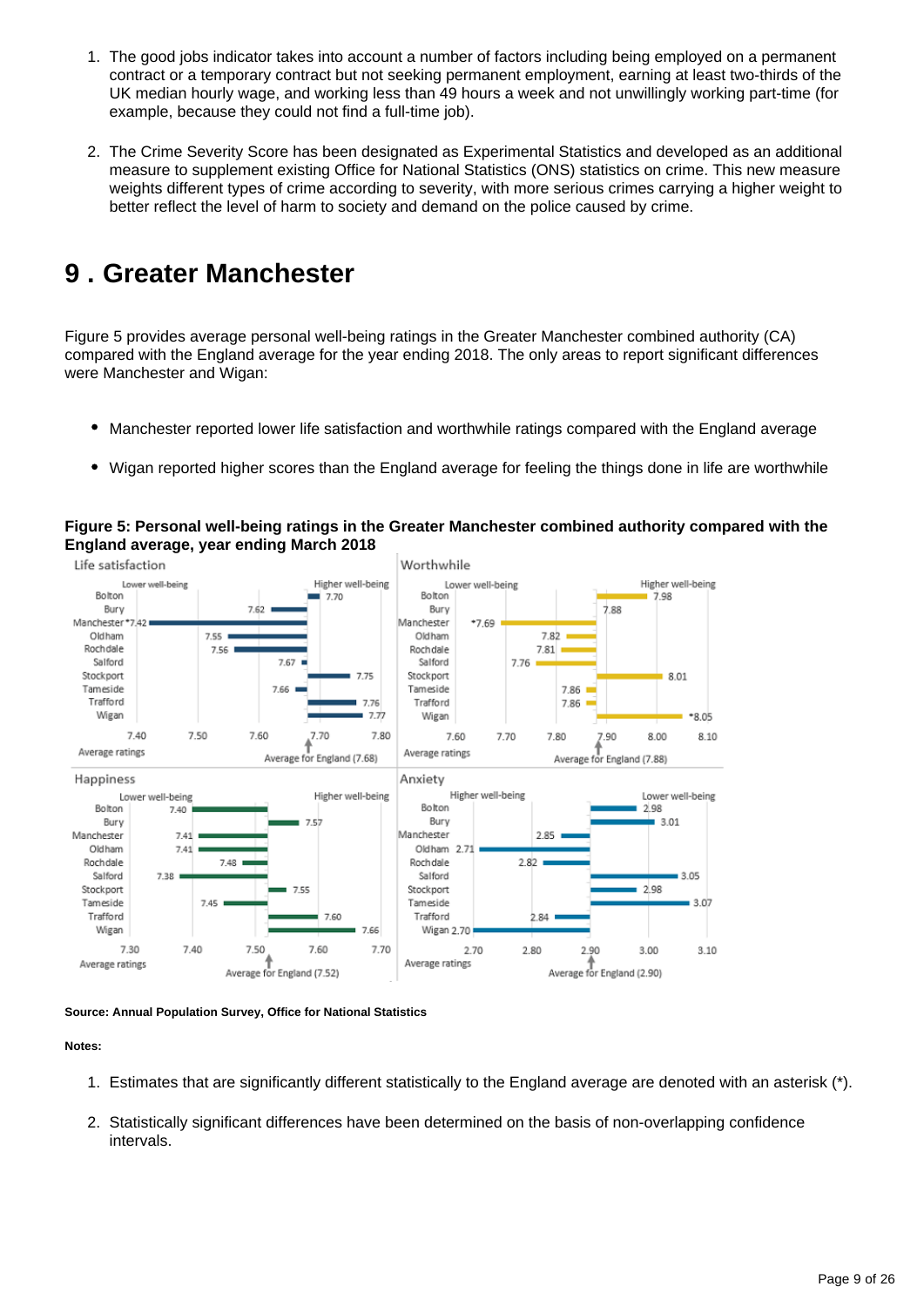Given that Manchester had two aspects of personal well-being below the England average, while Wigan reported higher than the England average for feeling the things done in life are worthwhile, ratings for each of these areas specifically have been compared to see how local circumstances vary. The areas of life that seem to provide context around the differences in personal well-being ratings across the local authorities (LAs) in Greater Manchester are education, employment, access to services, crime and community cohesion.

#### **Education**

The percentage of students in 2014 to 2015 attaining [at least five GCSEs grade A\\* to C](https://www.gov.uk/government/statistics/revised-gcse-and-equivalent-results-in-england-2014-to-2015) including English and Mathematics was lower in Manchester (47.5%) than the England average (53.8%).

### **Employment**

Using a three-year dataset from January 2014 to December 2016, Manchester had a lower percentage of people who reported being in a good job<sup>1</sup> (45.9%) compared with the England average (53.2%); while Wigan had a higher percentage at 55%. Manchester also reported a higher *[unemployment rate](https://www.ons.gov.uk/employmentandlabourmarket/peoplenotinwork/unemployment/datasets/modelledunemploymentforlocalandunitaryauthoritiesm01)* when compared with the England average.

### **Access to services**

The report by Manchester City Council [Barriers to Housing and Services Deprivation](https://www.manchester.gov.uk/download/downloads/id/23625/f7_indices_of_deprivation_2015_-_barriers_to_housing_and_services_deprivation.pdf) in 2015 showed that, compared with the other LAs within Greater Manchester, Manchester was the most deprived in terms of access to housing and services. The report was based on data from the [English Indices of Deprivation 2015](https://www.gov.uk/government/statistics/english-indices-of-deprivation-2015). One of the indicators included in the Indices of Deprivation is "housing affordability", where a higher score refers to a poorer rating. In 2012, the score for England was 0.04, whereas in Manchester the score was 1.83. This finding is also supported by tenure data from the [2011 census.](https://www.ons.gov.uk/peoplepopulationandcommunity/populationandmigration/populationestimates/datasets/2011censuskeystatisticsandquickstatisticsforlocalauthoritiesintheunitedkingdompart1)

The percentage of people in England who owned their home outright or with a mortgage or loan was 63.4% and the percentage either socially renting or privately renting was 34.5%. In comparison, the numbers in Manchester were 37.8% and 60% respectively, while Wigan showed figures closer to England at 67.8% and 30.6% respectively. This is important to consider as the report [Understanding well-being inequalities: Who has the](https://www.ons.gov.uk/peoplepopulationandcommunity/wellbeing/articles/understandingwellbeinginequalitieswhohasthepoorestpersonalwellbeing/2018-07-11)  [poorest personal well-being?](https://www.ons.gov.uk/peoplepopulationandcommunity/wellbeing/articles/understandingwellbeinginequalitieswhohasthepoorestpersonalwellbeing/2018-07-11) has found that those who rent their homes do tend to report lower average ratings of personal well-being.

### **Crime**

In 2017, Manchester had a higher proportion of [first-time entrants to the youth justice system](https://fingertips.phe.org.uk/profile/public-health-outcomes-framework/data#page/9/gid/1000041/pat/6/par/E12000004/ati/102/are/E06000015/iid/10401/age/211/sex/4/nn/nn-1-E06000015) compared with the proportion for England. Manchester reported 427.9 entrants per 100,000 population, compared with 292.5 per 100,000 for England. Wigan had a lower level of first-time entrants, at 160.9 offenders per 100,000 population. It should be noted that a number of studies have found fear or worry about crime happening to someone can have [a real impact on personal well-being](https://www.ons.gov.uk/peoplepopulationandcommunity/crimeandjustice/compendium/crimestatisticsfocusonpublicperceptionsofcrimeandthepoliceandthepersonalwellbeingofvictims/2015-03-26/chapter3personalwellbeingandcrime). Therefore, if Manchester is viewed as a high-crime area, this may have a spill-over effect on well-being not just in that area, but in surrounding areas too.

### **Community cohesion**

In the [latest report from Happy City looking at the TPI \(PDF, 4.4MB\),](https://s3.eu-west-2.amazonaws.com/hcindex-files/docs/THRIVING_PLACES_INDEX_FULL_REPORT_FINAL.pdf) Manchester scored poorly in the "People and Community" domain, which comprises aspects such as civic participation, culture and community cohesion. One indicator within this domain is the [social fragmentation index](https://s3.eu-west-2.amazonaws.com/hcindex-files/docs/THRIVING_PLACES_INDEX_METHODOLOGY.pdf), which looks at aspects of social connection such as the percentage of the population living alone and the percentage of residents who moved in the last year. A lower score on this index is deemed as positive. The score in England for this indicator on the TPI was negative 0.73, compared with a score of 4.32 for Manchester. The score in Wigan would suggest a more cohesive community at negative 2.23.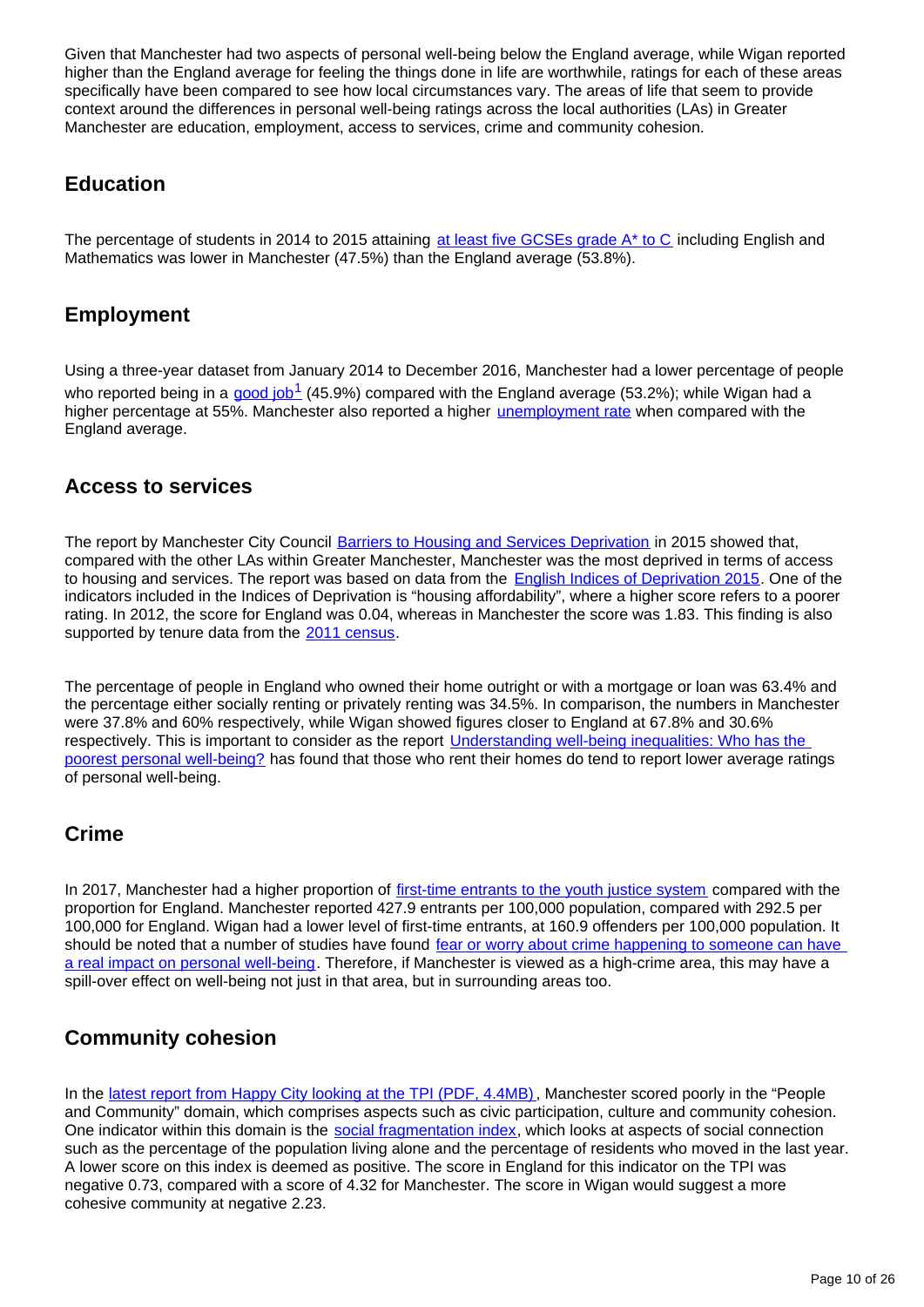1. The good jobs indicator takes into account a number of factors including being employed on a permanent contract or a temporary contract but not seeking permanent employment, earning at least two-thirds of the UK median hourly wage, and working less than 49 hours a week and not unwillingly working part-time (for example, because they could not find a full-time job).

# <span id="page-10-0"></span>**10 . Liverpool City Region**

As shown in Figure 6, of the six local authorities (LAs) within the Liverpool City Region combined authority (CA), three reported no significant differences between their personal well-being scores and the England average for any measure. For the other LAs, compared with the England average:

- Knowsley reported lower life satisfaction and happiness scores and also higher anxiety levels
- Liverpool reported lower life satisfaction and happiness scores
- Sefton reported higher scores for worthwhile but higher average anxiety levels as well
- Wirral had lower average anxiety ratings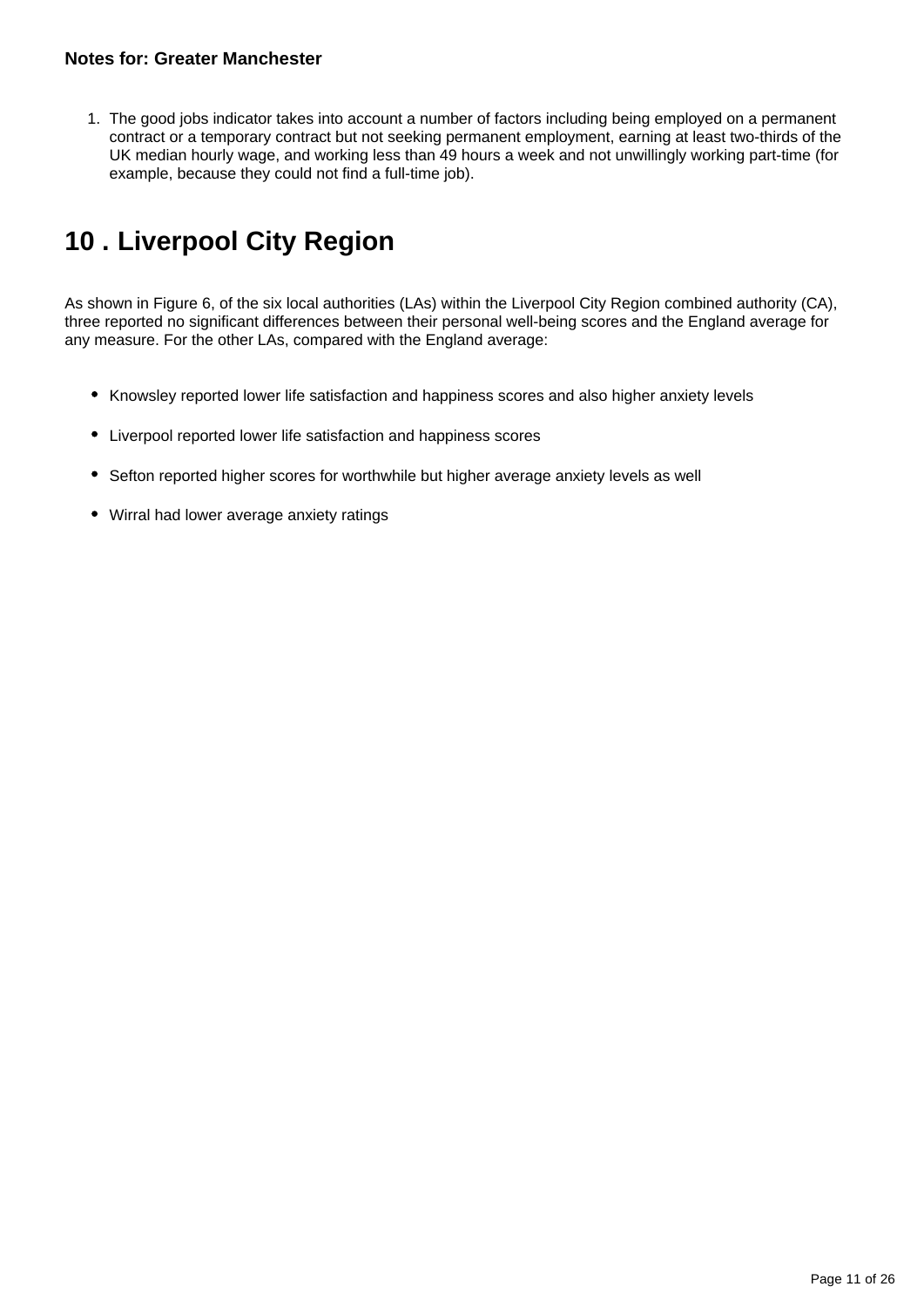#### **Figure 6: Personal well-being ratings in Liverpool City Region compared with the England average, year ending March 2018**



**Source: Annual Population Survey, Office for National Statistics**

#### **Notes:**

- 1. Estimates that are significantly different statistically to the England average are denoted with an asterisk (\*).
- 2. Statistically significant differences have been determined on the basis of non-overlapping confidence intervals.

Ratings for personal well-being in Liverpool City Region CA have been compared to see how they relate to variation in local circumstances. The areas of life that seem to provide context around the differences highlighted previously in personal well-being ratings across the LAs in the CA are education, employment and crime.

### **Education**

In 2016 to 2017, Liverpool reported lower levels of [school readiness](https://fingertips.phe.org.uk/profile/public-health-outcomes-framework/data#page/3/gid/1000041/pat/6/par/E12000004/ati/102/are/E10000018/iid/90632/age/34/sex/4) at 62.1%, compared with both the England average (70.7%) and all other areas in the Liverpool City Region CA. Knowsley also reported a school readiness score lower than the England average (67.1%). In terms of the percentage of students attaining at least five GCSEs grade A<sup>\*</sup> to C including English and Mathematics in 2014 to 2015, Liverpool and Knowsley reported lower percentages at 48.6% and 37.4% respectively compared with the England average (53.8%) and compared with the other areas in the Liverpool City Region CA.

### **Employment**

Liverpool (1.5%) and Knowsley (1.3%) reported higher levels of [job seekers](https://www.nomisweb.co.uk/reports/lmp/la/1946157348/subreports/dwp_compared/report.aspx?) in 2016 than the England average (1.1%) and higher levels than the other areas of the Liverpool City Region CA. Additionally, using data from 2016, the percentages of those in Liverpool (50.2%) and Knowsley (49.5%) who reported being in a [good job](https://www.ons.gov.uk/employmentandlabourmarket/peopleinwork/employmentandemployeetypes/adhocs/007601estimatedproportionofeconomicallyactiveadultsinagoodjobcustomerdefinedandestimatedproportionoflifelonglearnersukthreeyearsendingdecember2016)<sup>1</sup> were lower than both the England average (53.2%) and the other areas in the Liverpool City Region CA.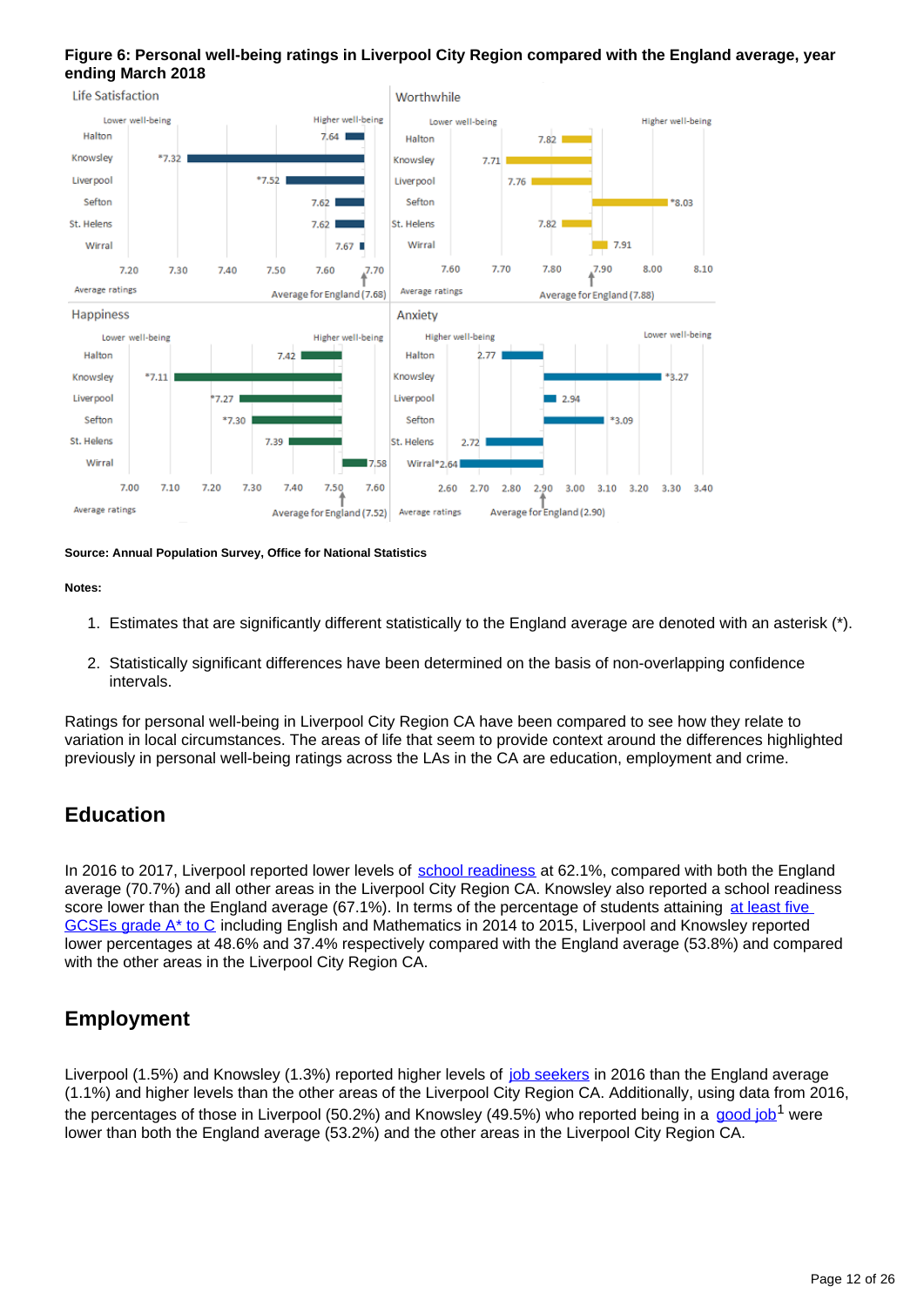## **Crime**

In 2018, Liverpool reported a higher proportion of [first-time entrants to the youth justice system](https://fingertips.phe.org.uk/profile/public-health-outcomes-framework/data#page/9/gid/1000041/pat/6/par/E12000004/ati/102/are/E06000015/iid/10401/age/211/sex/4/nn/nn-1-E06000015) (464.4 entrants per 100,000 population), higher than the England average (292.5) and second only to Halton (481.5) in the Liverpool City Region CA. All other LAs within the CA reported roughly similar or lower rates of first-time entrants compared with the England average.

[The Crime Severity Score](https://www.ons.gov.uk/peoplepopulationandcommunity/crimeandjustice/datasets/crimeseverityscoreexperimentalstatistics)<sup>2</sup> and offence rates per 1,000 population also seem to reflect a particular well-being challenge in Liverpool. The crime severity score for England in the year ending March 2018 was 13.3, whereas the score in Liverpool was 20.3. Also, there were 115 offences in Liverpool per 1,000 population in the year ending March 2018, compared with 83 in England.

Crime levels do not seem to be having such an effect in other areas in the CA, apart from Halton. There were 107 offences per 1,000 population in Halton in the year ending March 2018. The other LAs showed offence rates below the England average, ranging from 72 to 81 per 1,000 population. It should also be noted that a number of studies have found [fear or worry about crime happening to someone can have a real impact on personal well](https://www.ons.gov.uk/peoplepopulationandcommunity/crimeandjustice/compendium/crimestatisticsfocusonpublicperceptionsofcrimeandthepoliceandthepersonalwellbeingofvictims/2015-03-26/chapter3personalwellbeingandcrime)[being](https://www.ons.gov.uk/peoplepopulationandcommunity/crimeandjustice/compendium/crimestatisticsfocusonpublicperceptionsofcrimeandthepoliceandthepersonalwellbeingofvictims/2015-03-26/chapter3personalwellbeingandcrime). Therefore, if Liverpool and Halton are viewed as high-crime areas, this may have a spill-over effect on wellbeing not just in that area, but in surrounding areas too.

#### **Notes for: Liverpool City Region**

- 1. The good jobs indicator takes into account a number of factors including being employed on a permanent contract or a temporary contract but not seeking permanent employment, earning at least two-thirds of the UK median hourly wage, and working less than 49 hours a week and not unwillingly working part-time (for example, because they could not find a full-time job).
- 2. The Crime Severity Score has been designated as Experimental Statistics and developed as an additional measure to supplement existing Office for National Statistics (ONS) statistics on crime. This new measure weights different types of crime according to severity, with more serious crimes carrying a higher weight to better reflect the level of harm to society and demand on the police caused by crime.

# <span id="page-12-0"></span>**11 . Sheffield City Region**

As shown in Figure 7, Doncaster and Rotherham were the only areas in the Sheffield City Region where average ratings of personal well-being differed significantly from the England averages in the year ending March 2018:

- Doncaster reported lower levels of life satisfaction
- Rotherham reported higher levels of anxiety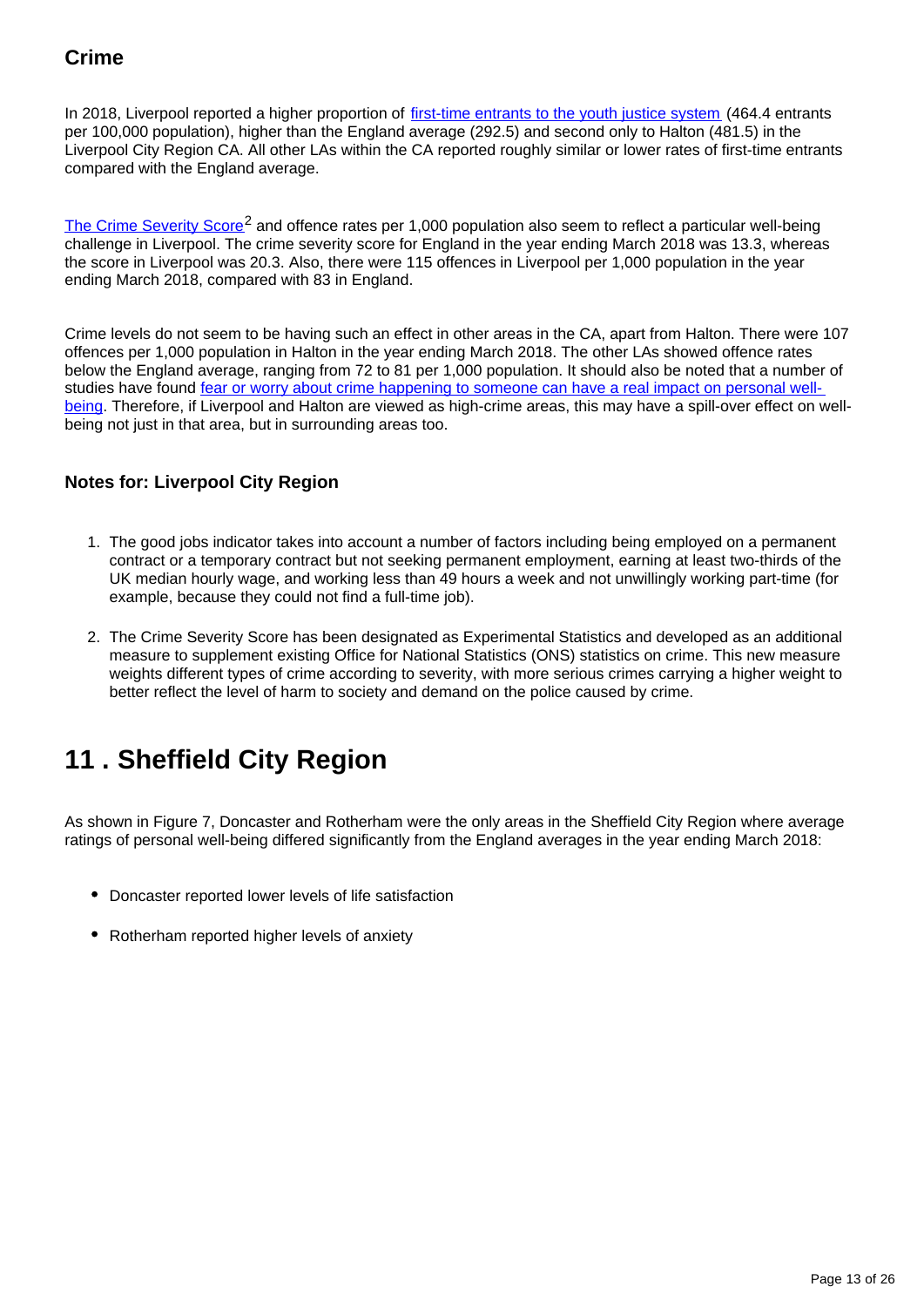#### **Figure 7: Personal well-being ratings in the Sheffield City Region compared with the England average, year ending March 2018**



**Source: Annual Population Survey, Office for National Statistics**

#### **Notes:**

- 1. Estimates that are significantly different statistically to the England average are denoted with an asterisk (\*).
- 2. Statistically significant differences have been determined on the basis of non-overlapping confidence intervals.

Ratings for personal well-being in Sheffield City Region have been compared to see how local circumstances vary. The areas of life that seem to provide context around the differences in personal well-being ratings across the local authorities (LAs) in the combined authority (CA) are health, physical activity, education, employment and crime.

#### **Health**

In terms of both [life expectancy and healthy life expectancy,](https://www.ons.gov.uk/peoplepopulationandcommunity/healthandsocialcare/healthandlifeexpectancies/bulletins/healthstatelifeexpectanciesuk/2014to2016) in 2014 to 2016 males in all areas in the Sheffield City Region had lower scores compared with the England averages (79.5 for life expectancy and 63.3 for healthy life expectancy). All LAs in the Sheffield City Region had a higher rate of [preventable mortalities](https://fingertips.phe.org.uk/search/preventable%20mortalities#page/3/gid/1/pat/6/par/E12000002/ati/102/are/E08000012/iid/92488/age/1/sex/4) per 100,000 population in 2014 to 2016 compared with the England average of 182.8. The rate in Doncaster (222.7) and Rotherham (207.5) was also higher than Barnsley (203.2) and Sheffield (195.1).

### **Physical activity**

Figures from [Public Health England](https://fingertips.phe.org.uk/profile/physical-activity/data#page/9/gid/1938132899/pat/6/par/E12000004/ati/102/are/E06000015/iid/90275/age/164/sex/4) (for 2016 to 2017) show that Rotherham reported lower levels of physical activity compared with the England average and compared with the levels in all other areas in the Sheffield City Region. For example, the average in England was 66%; in comparison, Rotherham reported 58%.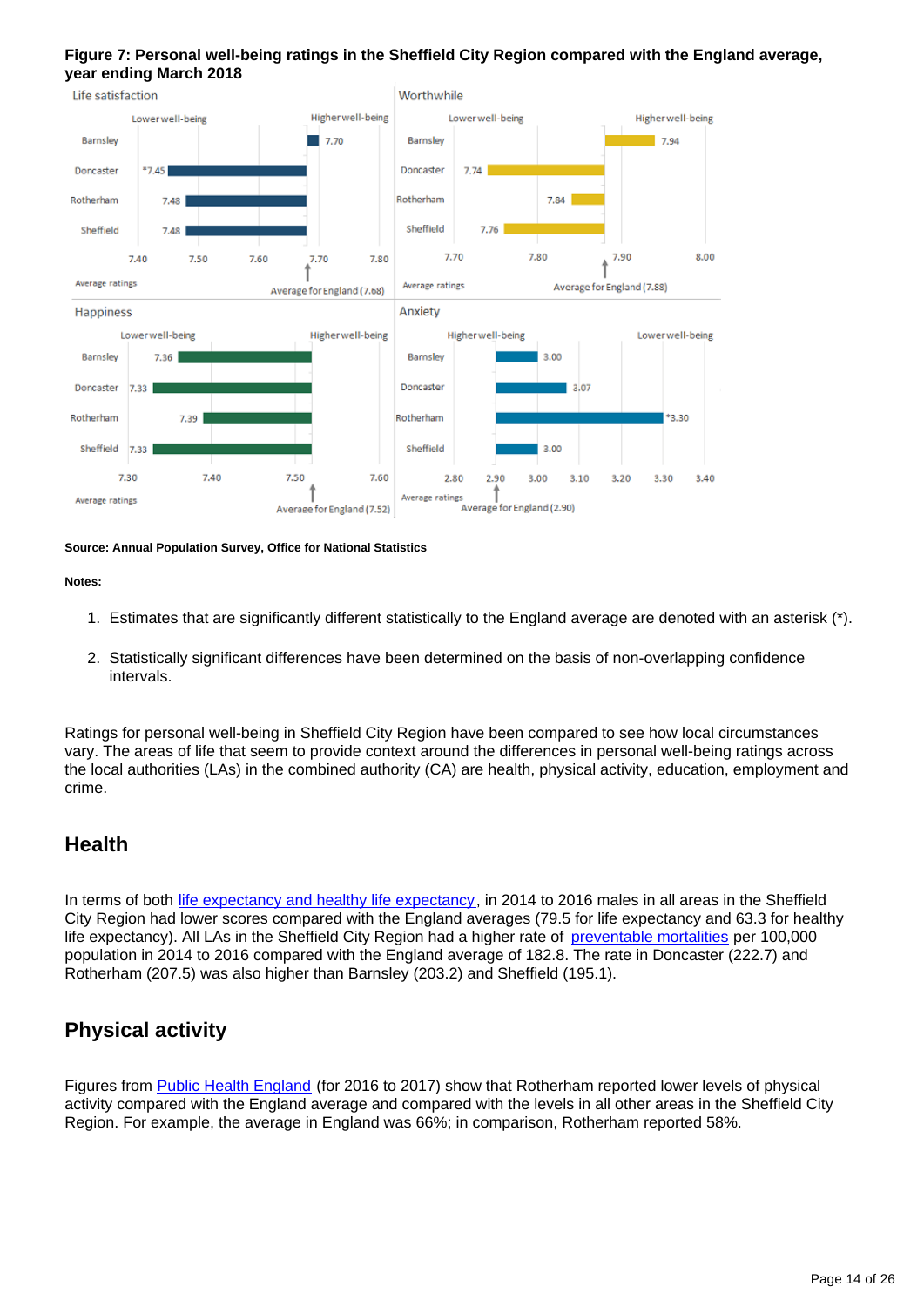## **Education**

In the year ending December 2017, in all LAs within the Sheffield City Region a higher percentage of people reported having [no qualifications](https://www.nomisweb.co.uk/reports/lmp/la/1946157348/report.aspx?#tabquals) compared with England (7.6%). Doncaster had the highest rate at 9.6%.

## **Employment**

In the year ending December 2016, all areas in the Sheffield City Region had lower percentages of people who reported being in a [good job](https://www.ons.gov.uk/employmentandlabourmarket/peopleinwork/employmentandemployeetypes/adhocs/007601estimatedproportionofeconomicallyactiveadultsinagoodjobcustomerdefinedandestimatedproportionoflifelonglearnersukthreeyearsendingdecember2016)<sup>1</sup> than the England average (53.2%), with Doncaster reporting the lowest at 46.5%.

### **Crime**

Data from the [Crime Severity Scores](https://www.ons.gov.uk/peoplepopulationandcommunity/crimeandjustice/datasets/crimeseverityscoreexperimentalstatistics)<sup>2</sup> shows that all areas within the Sheffield City Region reported higher scores than the average in England (13.3), with Doncaster having the highest crime severity score in the City Region at 18.3 in March 2018. It should be noted that a number of studies have found [fear or worry about crime](https://www.ons.gov.uk/peoplepopulationandcommunity/crimeandjustice/compendium/crimestatisticsfocusonpublicperceptionsofcrimeandthepoliceandthepersonalwellbeingofvictims/2015-03-26/chapter3personalwellbeingandcrime)  [happening to someone can have a real impact on personal well-being.](https://www.ons.gov.uk/peoplepopulationandcommunity/crimeandjustice/compendium/crimestatisticsfocusonpublicperceptionsofcrimeandthepoliceandthepersonalwellbeingofvictims/2015-03-26/chapter3personalwellbeingandcrime) Therefore, if Doncaster is viewed as a high-crime area, this may have a spill-over effect on well-being not just in that area, but in surrounding areas too.

#### **Notes for: Sheffield City Region**

- 1. The good jobs indicator takes into account a number of factors including being employed on a permanent contract or a temporary contract but not seeking permanent employment, earning at least two-thirds of the UK median hourly wage, and working less than 49 hours a week and not unwillingly working part-time (for example, because they could not find a full-time job).
- 2. The Crime Severity Score has been designated as Experimental Statistics and developed as an additional measure to supplement existing Office for National Statistics (ONS) statistics on crime. This new measure weights different types of crime according to severity, with more serious crimes carrying a higher weight to better reflect the level of harm to society and demand on the police caused by crime.

# <span id="page-14-0"></span>**12 . West Midlands**

As shown in Figure 8, several areas in the West Midlands combined authority (CA) scored lower than the England average in the year ending March 2018 for aspects of personal well-being, while Solihull fared a bit better: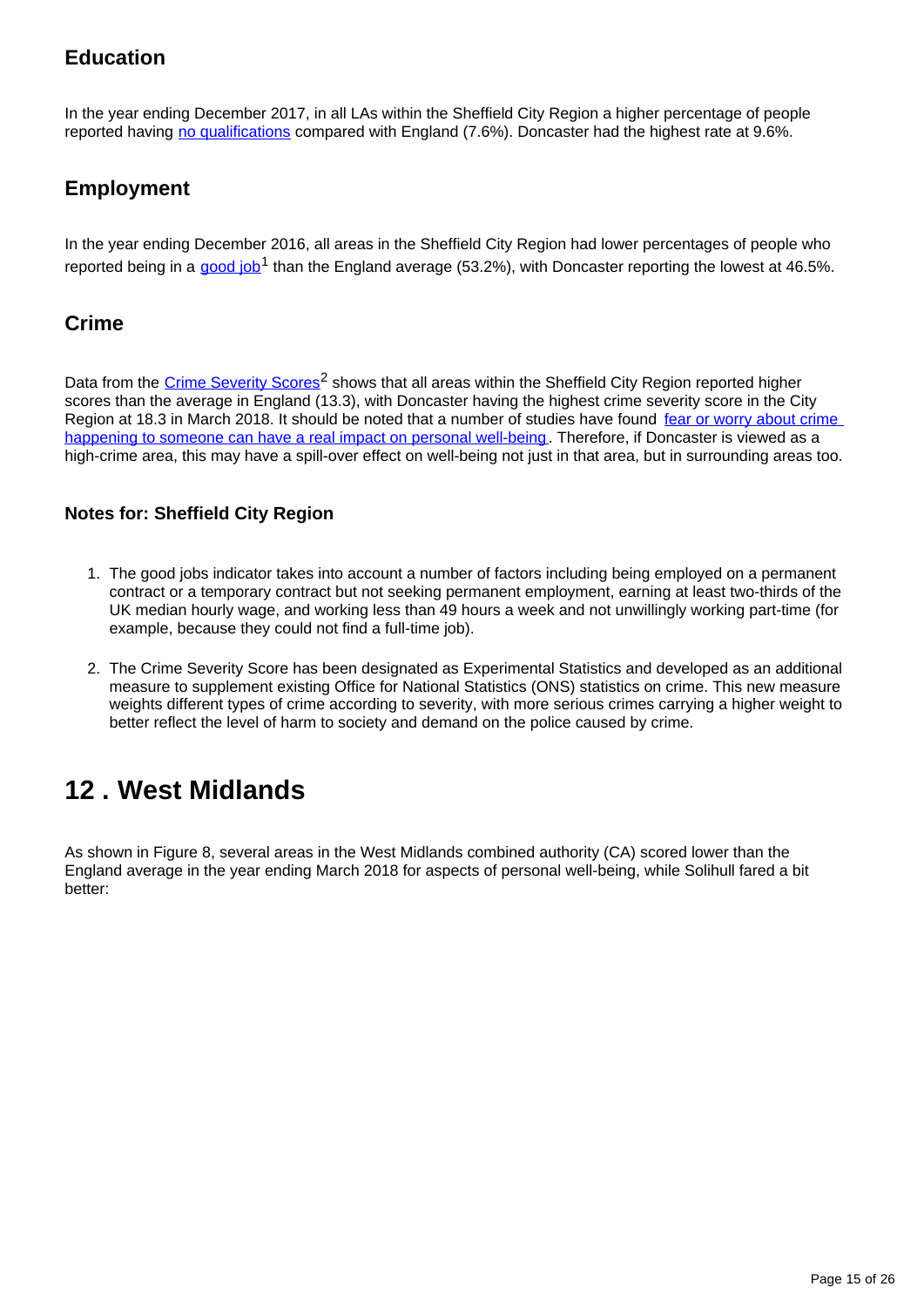- $\bullet$ Dudley and Wolverhampton both fell below the England average for all three positive measures of wellbeing (life satisfaction, worthwhile and happiness)
- $\bullet$ Coventry and Sandwell fell below the England average for ratings of life satisfaction and feeling the things done in life are worthwhile
- conversely, Solihull reported life satisfaction and happiness ratings above the England average in the year ending March 2018
- $\bullet$ Dudley, Sandwell, Solihull and Wolverhampton reported lower anxiety levels compared with the England average; Walsall, however, reported anxiety levels above the England average

#### **Figure 8: Personal well-being ratings in the West Midlands combined authority compared with the England average, year ending March 2018**



#### **Source: Annual Population Survey, Office for National Statistics**

#### **Notes:**

- 1. Estimates that are significantly different statistically to the England average are denoted with an asterisk (\*).
- 2. Statistically significant differences have been determined on the basis of non-overlapping confidence intervals.

Ratings for personal well-being in the West Midlands CA have been compared to see how local circumstances vary. The areas of life that seem to provide context around the differences in personal well-being ratings across the local authorities (LAs) in the CA are health, physical activity, education and employment.

#### **Health**

Between 2014 and 2016, all areas in the West Midlands CA reported a lower [healthy life expectancy](https://www.ons.gov.uk/peoplepopulationandcommunity/healthandsocialcare/healthandlifeexpectancies/bulletins/healthstatelifeexpectanciesuk/2014to2016) (HLE) for males compared with the England average (63.3), apart from Solihull (64.6). As for females, Solihull (66) was again the only area in the West Midlands to show a higher HLE than the England average (63.9).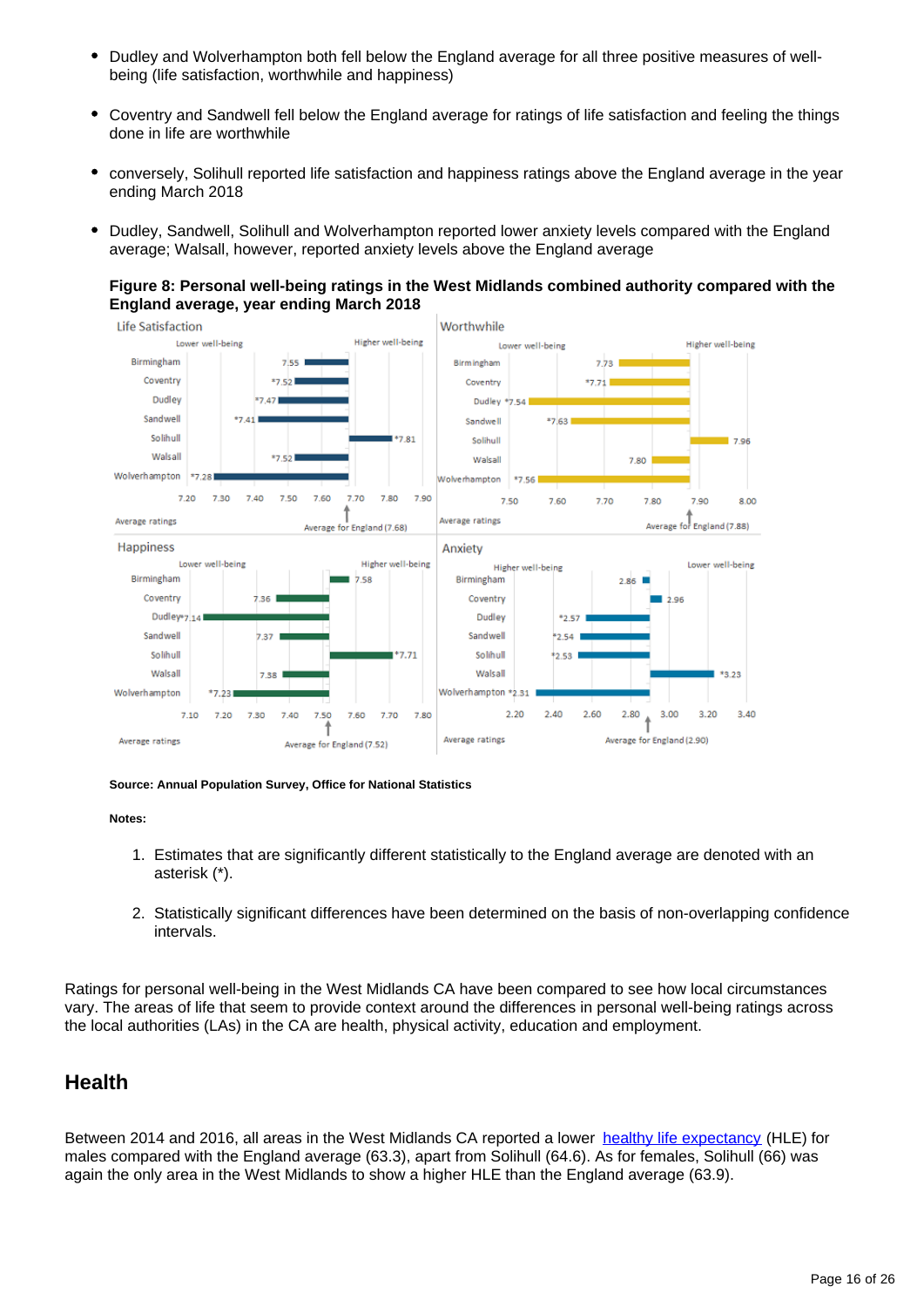Additionally, looking at general health data from the [2011 Census,](https://www.ons.gov.uk/peoplepopulationandcommunity/populationandmigration/populationestimates/datasets/2011censuskeystatisticsandquickstatisticsforlocalauthoritiesintheunitedkingdompart1) Solihull was the only area in the West Midlands where a higher percentage of people reported either very good or good health (81.7%) compared with the England average (81.4%). Sandwell was the area with the lowest percentage reporting good or very good health at 76.7%. Previous research including the report Understanding well-being inequalities: Who has the [poorest personal well-being?](https://www.ons.gov.uk/peoplepopulationandcommunity/wellbeing/articles/understandingwellbeinginequalitieswhohasthepoorestpersonalwellbeing/2018-07-11) has found self-reported health to be very strongly related to personal well-being.

### **Physical activity**

[Physical activity](https://whatworkswellbeing.org/product/sport-dance-and-physical-activity-secondary-analysis/) has been shown to have a range of positive effects on subjective well-being. For example, engagement in physical activity is associated with improved life satisfaction and happiness, as well as reduced anxiety levels. Figures from [Public Health England](https://fingertips.phe.org.uk/profile/physical-activity/data#page/9/gid/1938132899/pat/6/par/E12000004/ati/102/are/E06000015/iid/90275/age/164/sex/4) (for 2016 to 2017) show that, apart from Solihull, all areas within the West Midlands reported lower levels of physical activity; for example, the average in England was 66%, while Wolverhampton reported 55.9%. Solihull was the only area in the CA that was not significantly below the England average, at 64%.

### **Education**

Low educational attainment represents another challenge across the West Midlands CA. In the year ending December 2017, all LAs within the West Midlands CA had a higher percentage of people reporting having no [qualifications](https://www.nomisweb.co.uk/reports/lmp/la/1946157348/report.aspx?#tabquals). Solihull was the only exception to this. The proportions of people with no qualifications ranged from 9.7% in Coventry to 21% in Sandwell, while Solihull reported a percentage closer to the England average (7.6%) at 8.4%. Considering the percentage of students in 2014 to 2015 attaining [at least five GCSEs grade A\\* to C](https://www.gov.uk/government/statistics/revised-gcse-and-equivalent-results-in-england-2014-to-2015) including English and Mathematics, Solihull (60.8%) and Dudley (53%) were the only areas to report above the average in England (53.8%). Sandwell reported the lowest percentage at 46.9%.

## **Employment**

In the year ending March 2018, Solihull had the same [unemployment rate](https://www.ons.gov.uk/employmentandlabourmarket/peoplenotinwork/unemployment/datasets/modelledunemploymentforlocalandunitaryauthoritiesm01) as the England average at 4.3%, while unemployment was higher in Birmingham (7.8%), Sandwell (7.6%) and Wolverhampton (7.5%).

# <span id="page-16-0"></span>**13 . Cambridgeshire and Peterborough**

As shown in Figure 9, Fenland and South Cambridgeshire are the only areas in Cambridgeshire and Peterborough combined authority (CA) where average ratings of personal well-being differ from the average for England for the year ending March 2018:

- Fenland reported lower levels of happiness compared with the England average
- South Cambridgeshire reported higher levels of anxiety compared with the England average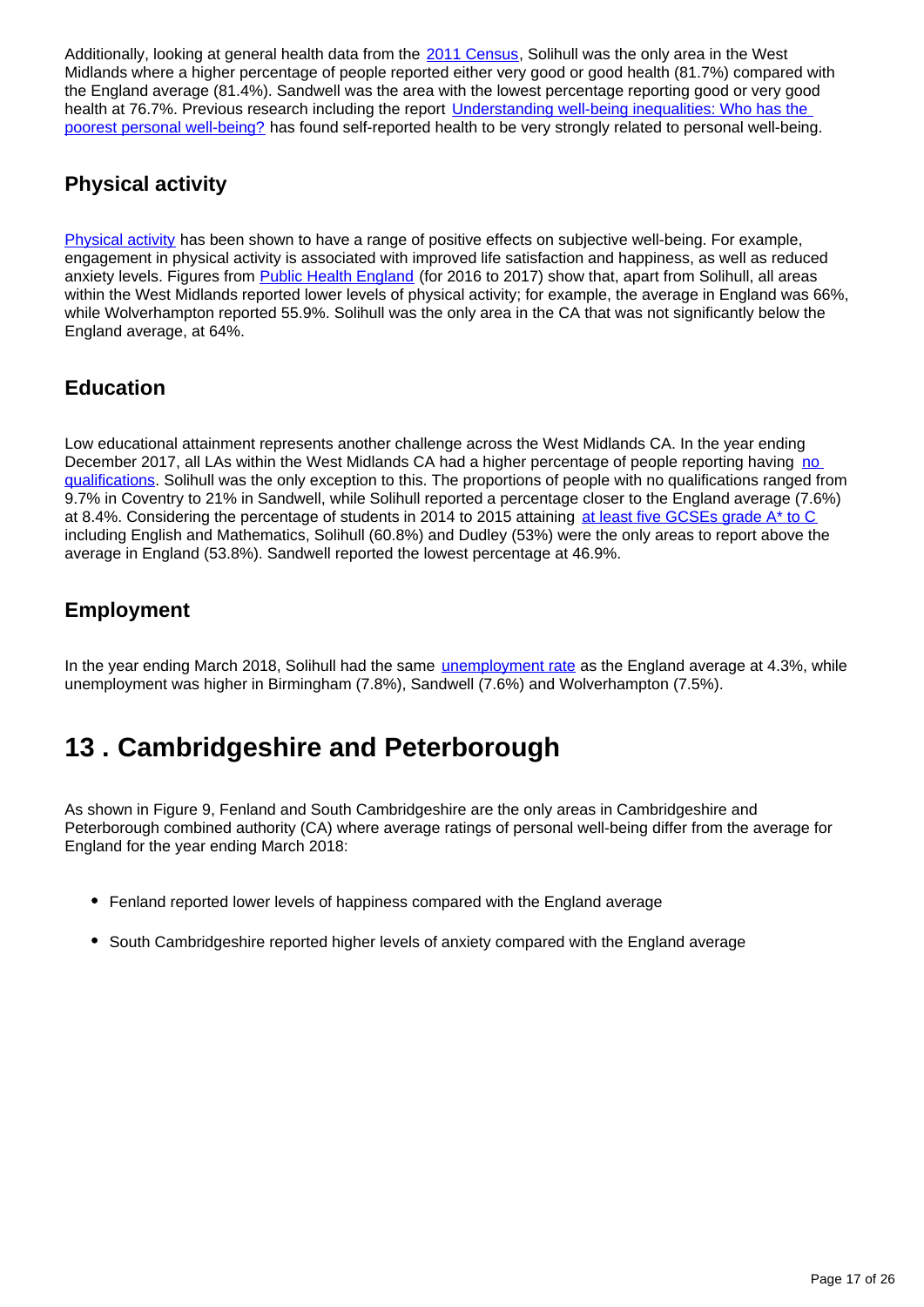#### **Figure 9: Personal well-being ratings in the Cambridgeshire and Peterborough combined authority compared with the England average, year ending March 2018**



#### **Source: Annual Population Survey, Office for National Statistics**

#### **Notes:**

- 1. Estimates that are significantly different statistically to the England average are denoted with an asterisk (\*).
- 2. Statistically significant differences have been determined on the basis of non-overlapping confidence intervals.

Ratings for personal well-being in the Cambridgeshire and Peterborough CA have been compared to see how they relate to variations in local circumstances. The areas of life that seem to provide context around the differences in personal well-being ratings across the local authorities (LAs) in the CA are health, education and employment.

#### **Health**

In terms of general [life expectancy](https://www.ons.gov.uk/peoplepopulationandcommunity/healthandsocialcare/healthandlifeexpectancies/bulletins/healthstatelifeexpectanciesuk/2014to2016) of females in 2014 to 2016, Cambridge (84.1%), East Cambridgeshire (84.6), Huntingdonshire (84.8%) and South Cambridgeshire (85.2%) all had a higher life expectancy compared with the England average (83.1%). These areas also reported higher levels of life expectancy for males compared with the England average. By contrast, Fenland and Peterborough both had a lower life expectancy than the England average, for both males (78.4 and 78.6 respectively) and females (82.3 and 82.2 respectively).

### **Education**

In the year ending December 2017, Cambridge (4.3%), East Cambridgeshire (5.1%), Huntingdonshire (4.0%) and South Cambridgeshire (3.2%) had a lower percentage of people who reported having [no qualifications](https://www.nomisweb.co.uk/reports/lmp/la/1946157348/report.aspx?#tabquals) compared with England (7.6%). Fenland (9.3%) and Peterborough (12.6%), however, both reported a higher percentage of people having no qualifications compared with England.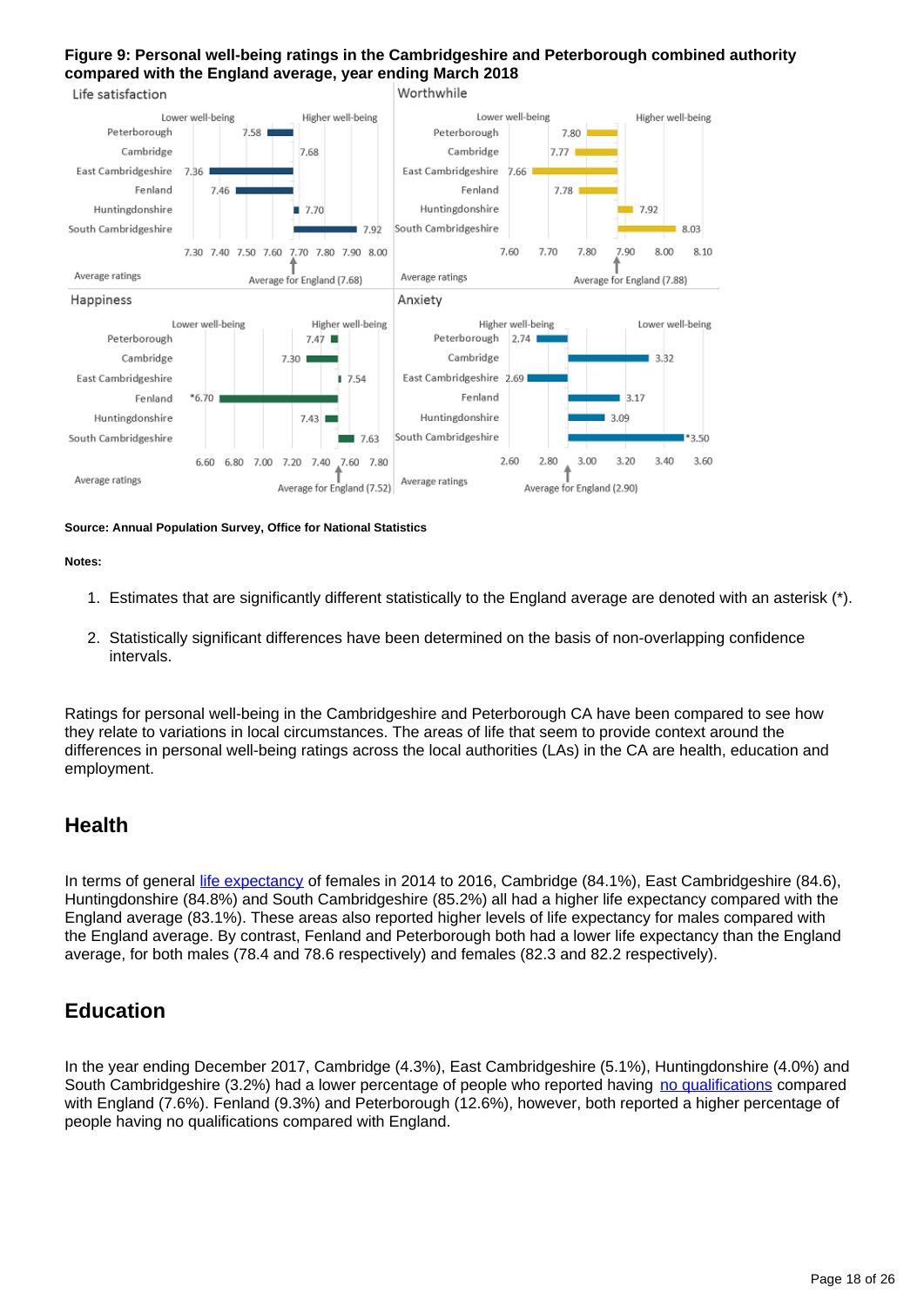## **Employment**

In the year ending December 2016, Fenland and Peterborough had a lower percentage (43.0% and 51.8% respectively) of people who reported being in a [good job](https://www.ons.gov.uk/employmentandlabourmarket/peopleinwork/employmentandemployeetypes/adhocs/007601estimatedproportionofeconomicallyactiveadultsinagoodjobcustomerdefinedandestimatedproportionoflifelonglearnersukthreeyearsendingdecember2016)<sup>1</sup> than the England average (53.2%). Cambridge (57%), Huntingdonshire (59.2%) and South Cambridgeshire (55.2%) all reported higher percentages than the England average.

#### **Notes for: Cambridgeshire and Peterborough**

1. The good jobs indicator takes into account a number of factors including being employed on a permanent contract or a temporary contract but not seeking permanent employment, earning at least two-thirds of the UK median hourly wage, and working less than 49 hours a week and not unwillingly working part-time (for example, because they could not find a full-time job).

# <span id="page-18-0"></span>**14 . Greater London Authority**

It is important to note that not all local authorities (LAs) across the Greater London Authority (GLA) have been included in this section. Of the 33 local authorities comprising the GLA, only six had average personal well-being ratings significantly above or below the England averages in the year ending March 2018. We have focused here on these six LAs.

Figure 10 highlights the areas where ratings of personal well-being were lower or higher than the England average for the year ending March 2018:

- Hammersmith and Fulham, Islington, Kensington and Chelsea, and Camden all fell below the average for England, for all three positive measures of well-being (life satisfaction, worthwhile and happiness); they also all reported anxiety levels above the England average
- Harrow and Sutton both reported happiness ratings above the England average, with Sutton also reporting higher life satisfaction ratings; Harrow also reported anxiety levels below the England average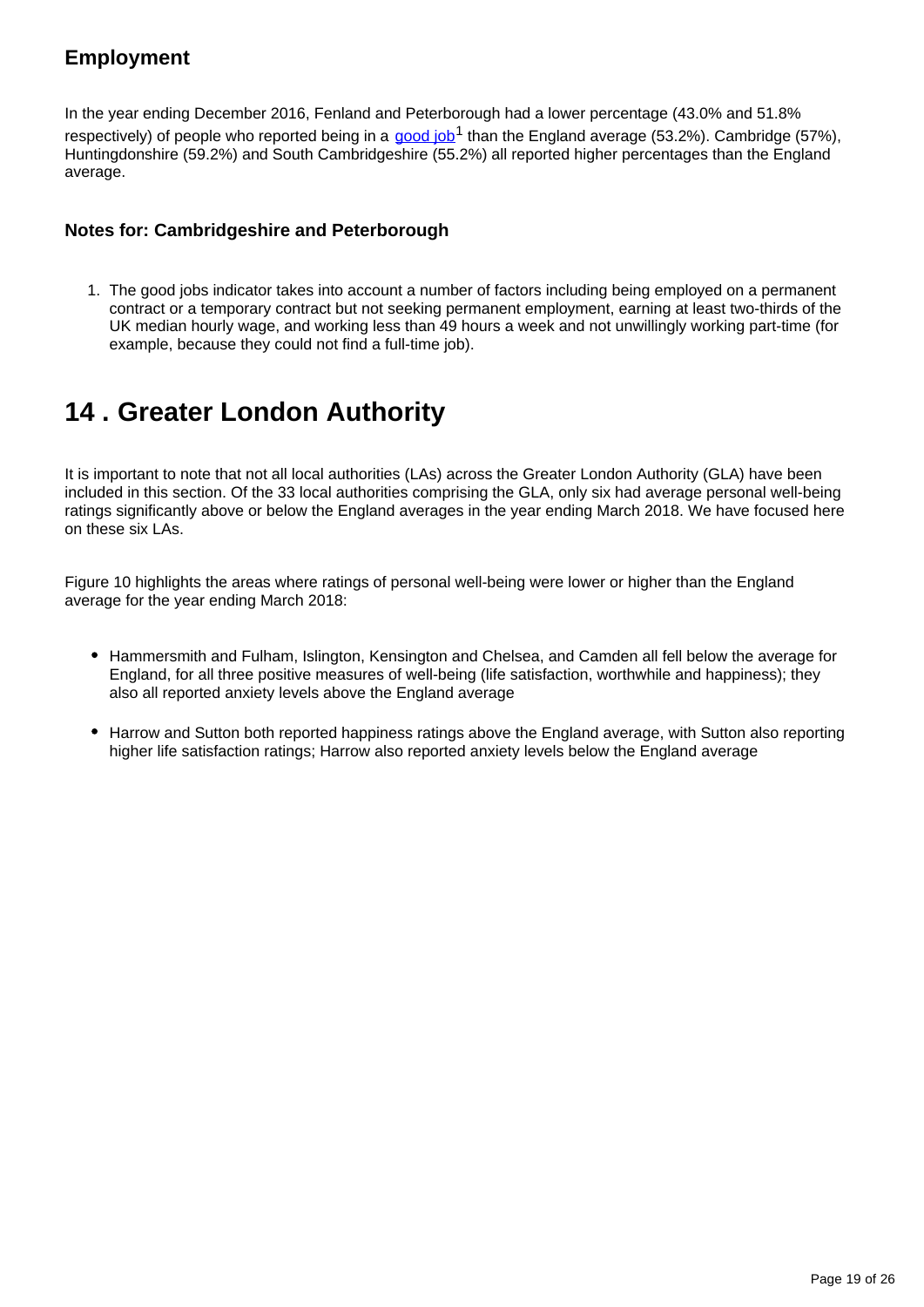#### **Figure 10: Personal well-being ratings in Greater London Authority compared with the England average, year ending March 2018**



#### **Source: Annual Population Survey, Office for National Statistics**

**Notes:**

- 1. Estimates that are significantly different statistically to the England average are denoted with an asterisk (\*).
- 2. Statistically significant differences have been determined on the basis of non-overlapping confidence intervals.

Ratings for personal well-being in each of these areas of the GLA have been compared to see how they relate to variations in local circumstances. The areas of life that seem to provide context around the differences in personal well-being ratings across the LAs listed in Figure 10 are housing, employment and crime.

#### **Housing**

House-purchase costs may be a particular challenge for many people living in these areas of London, as indicated by the [House price to residence-based earnings ratio](https://www.ons.gov.uk/peoplepopulationandcommunity/housing/datasets/ratioofhousepricetoresidencebasedearningslowerquartileandmedian) data. This provides a measure of average house prices relative to average earnings for full-time employees.

Housing was least affordable for residents of Kensington and Chelsea, where a house-buyer could expect to pay around 28.9 times their average annual earnings to own a home here. All LAs shown in Figure 10 had a higher ratio than both England overall (7.9) and London (13.9), apart from Sutton (11.1), which is lower than London. This means that housing was less affordable in these LAs than in the capital overall. Harrow, at 14.6, was also nearer to the ratio for London compared with the other LAs.

Higher house prices in parts of London relative to earnings could negatively affect people's ability to buy their own home, which can lead to a higher proportion of people living in rented accommodation than in areas where house buying is more affordable. Data from the [2011 Census](https://www.ons.gov.uk/peoplepopulationandcommunity/populationandmigration/populationestimates/datasets/2011censuskeystatisticsandquickstatisticsforlocalauthoritiesintheunitedkingdompart1) show that, in general, a higher percentage of people in the areas of the GLA considered here rent rather than buy their homes.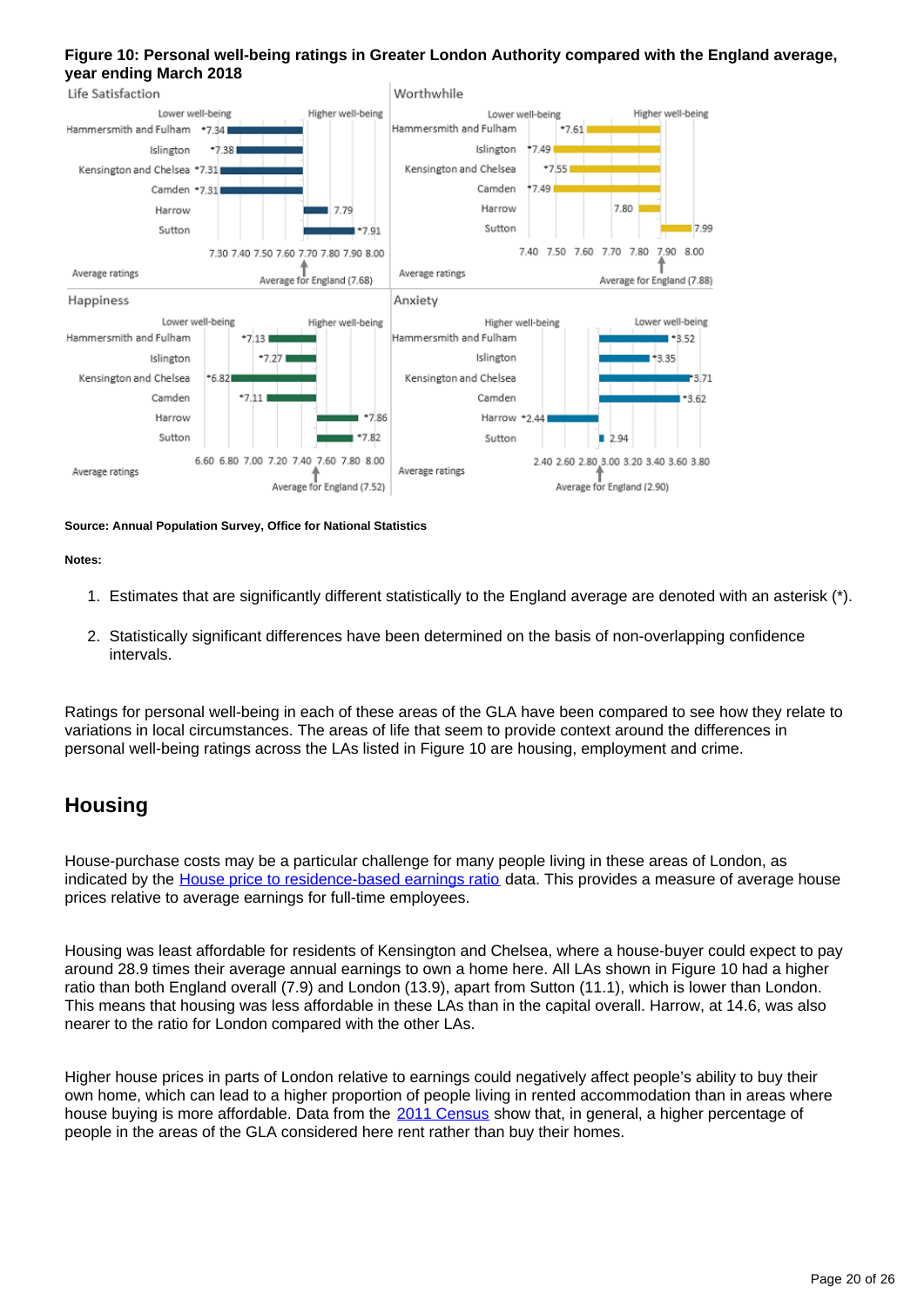In England, 63.4% owned their home outright or with a mortgage or loan while 34.5% rented their home, either from a social or private landlord. Harrow and Sutton had similar levels of home ownership to England overall. Of all people in Harrow, 65.2% owned their own home in 2011, with 32.4% renting. In Sutton, 68% owned their home, with 30.5% renting. This picture is quite different to the situation in the other areas of the GLA considered; for example, in Islington only 28.4% owned their own home, while 68.9% of people were renting.

As mentioned in Section 9, the article [Understanding well-being inequalities: Who has the poorest personal well](https://www.ons.gov.uk/peoplepopulationandcommunity/wellbeing/articles/understandingwellbeinginequalitieswhohasthepoorestpersonalwellbeing/2018-07-11)[being?](https://www.ons.gov.uk/peoplepopulationandcommunity/wellbeing/articles/understandingwellbeinginequalitieswhohasthepoorestpersonalwellbeing/2018-07-11) has found that those who rent their homes do tend to report lower average ratings of personal well-being. Further research is needed to understand this better, particularly as housing is such an integral part of delivering inclusive growth in the UK.

## **Employment**

In terms of employment in London, Kensington and Chelsea is the only area from Figure 10 where the [unemployment rate](https://www.ons.gov.uk/employmentandlabourmarket/peoplenotinwork/unemployment/datasets/modelledunemploymentforlocalandunitaryauthoritiesm01) is significantly higher than the England average; 6.1% compared with 4.3% respectively. Therefore, it may not necessarily be unemployment that is adversely affecting people's well-being in these areas of the GLA; instead, it may be linked to the quality of jobs people have. One of the indicators on the Thriving Places Index (TPI) is the [good jobs1](https://www.ons.gov.uk/employmentandlabourmarket/peopleinwork/employmentandemployeetypes/adhocs/007601estimatedproportionofeconomicallyactiveadultsinagoodjobcustomerdefinedandestimatedproportionoflifelonglearnersukthreeyearsendingdecember2016) indicator. The percentage of people on average in England who reported being in a "good job" was 53.2%. Harrow and Sutton reported a higher percentage of people in good jobs at 59.4% and 63% respectively. All other areas listed in Figure 10 reported lower percentages than England, with Kensington and Chelsea reporting the lowest percentage at 44.8%.

### **Crime**

Similar patterns emerge for the areas of London assessed, in terms of crime levels. Using experimental data from Office for National Statistics (ONS) looking at the severity of crimes, [Crime Severity Scores](https://www.ons.gov.uk/peoplepopulationandcommunity/crimeandjustice/datasets/crimeseverityscoreexperimentalstatistics)<sup>2</sup> show that Harrow and Sutton experienced less severe crimes than the other areas covered, with Camden having the most severe crime. Specifically, the crime severity score for England was 13.3, with Harrow and Sutton scoring 10.2 and 10.1 respectively. All other areas had a higher score, with Camden scoring highest among the areas considered at 25.3.

The ONS data also looked at offence rates per 1,000 population in the year ending March 2018. The rate in England was 83, whereas Harrow and Sutton had lower offending rates of 56 and 59 respectively. Camden had the highest offence rate at 153 per 1,000 population. It should be noted that a number of studies have found fear [or worry about crime happening to someone can have a real impact on personal well-being](https://www.ons.gov.uk/peoplepopulationandcommunity/crimeandjustice/compendium/crimestatisticsfocusonpublicperceptionsofcrimeandthepoliceandthepersonalwellbeingofvictims/2015-03-26/chapter3personalwellbeingandcrime). Therefore, if Camden is viewed as a high-crime area, this may have a spill-over effect on well-being not just in that area, but in surrounding areas too.

#### **Notes for: Greater London Authority**

- 1. The good jobs indicator takes into account a number of factors including being employed on a permanent contract or a temporary contract but not seeking permanent employment, earning at least two-thirds of the UK median hourly wage, and working less than 49 hours a week and not unwillingly working part-time (for example, because they could not find a full-time job).
- 2. The Crime Severity Score has been designated as Experimental Statistics and developed as an additional measure to supplement existing Office for National Statistics (ONS) statistics on crime. This new measure weights different types of crime according to severity, with more serious crimes carrying a higher weight to better reflect the level of harm to society and demand on the police caused by crime.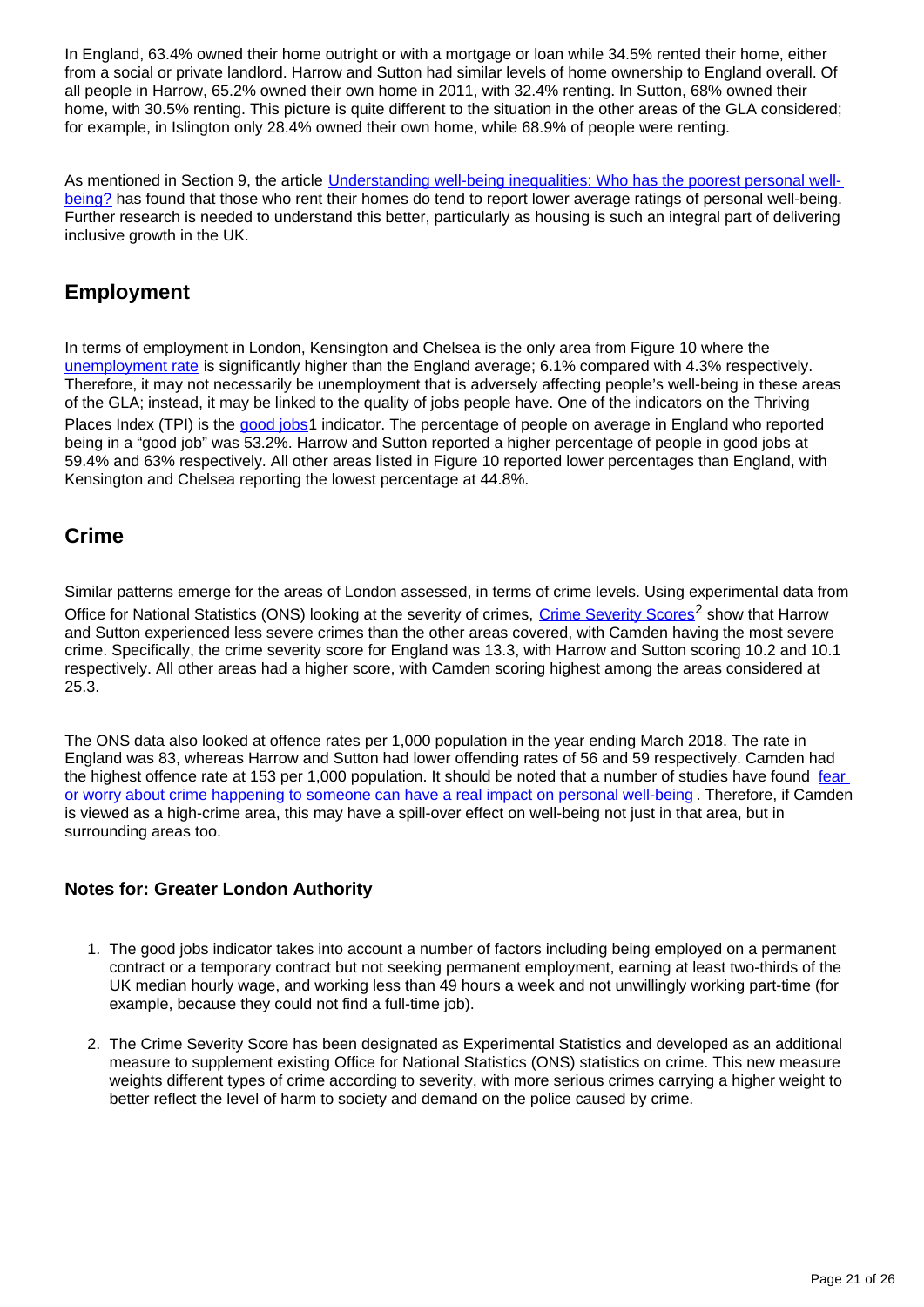# <span id="page-21-0"></span>**15 . West of England**

As shown in Figure 11, Bristol is the only area in the West of England combined authority (CA) where average ratings of personal well-being differed significantly from the England averages in the year ending March 2018.

Bristol reported lower life satisfaction, worthwhile and happiness ratings compared with the England average, as well as reporting higher anxiety levels.

#### **Figure 11: Personal well-being ratings in the West of England combined authority compared with the England average, year ending March 2018**



**Source: Annual Population Survey, Office for National Statistics**

#### **Notes:**

- 1. Estimates that are significantly different statistically to the England average are denoted with an asterisk (\*).
- 2. Statistically significant differences have been determined on the basis of non-overlapping confidence intervals.

Ratings for personal well-being in the West of England CA have been compared to see how they relate to variations in local circumstances. The main areas of life that seem to provide helpful context for understanding the differences in personal well-being ratings across the CA are health, crime and access to green space.

#### **Health**

In terms of how long we are expected to live in good health, or [healthy life expectancy](https://www.ons.gov.uk/peoplepopulationandcommunity/healthandsocialcare/healthandlifeexpectancies/bulletins/healthstatelifeexpectanciesuk/2014to2016), males in Bristol had a healthy life expectancy rate below the England level (58.9 and 63.3 respectively); while the rate for males in South Gloucestershire (65.5) was significantly above it in 2014 to 2016. Therefore, men in Bristol can expect to live fewer years in good health than men in South Gloucestershire.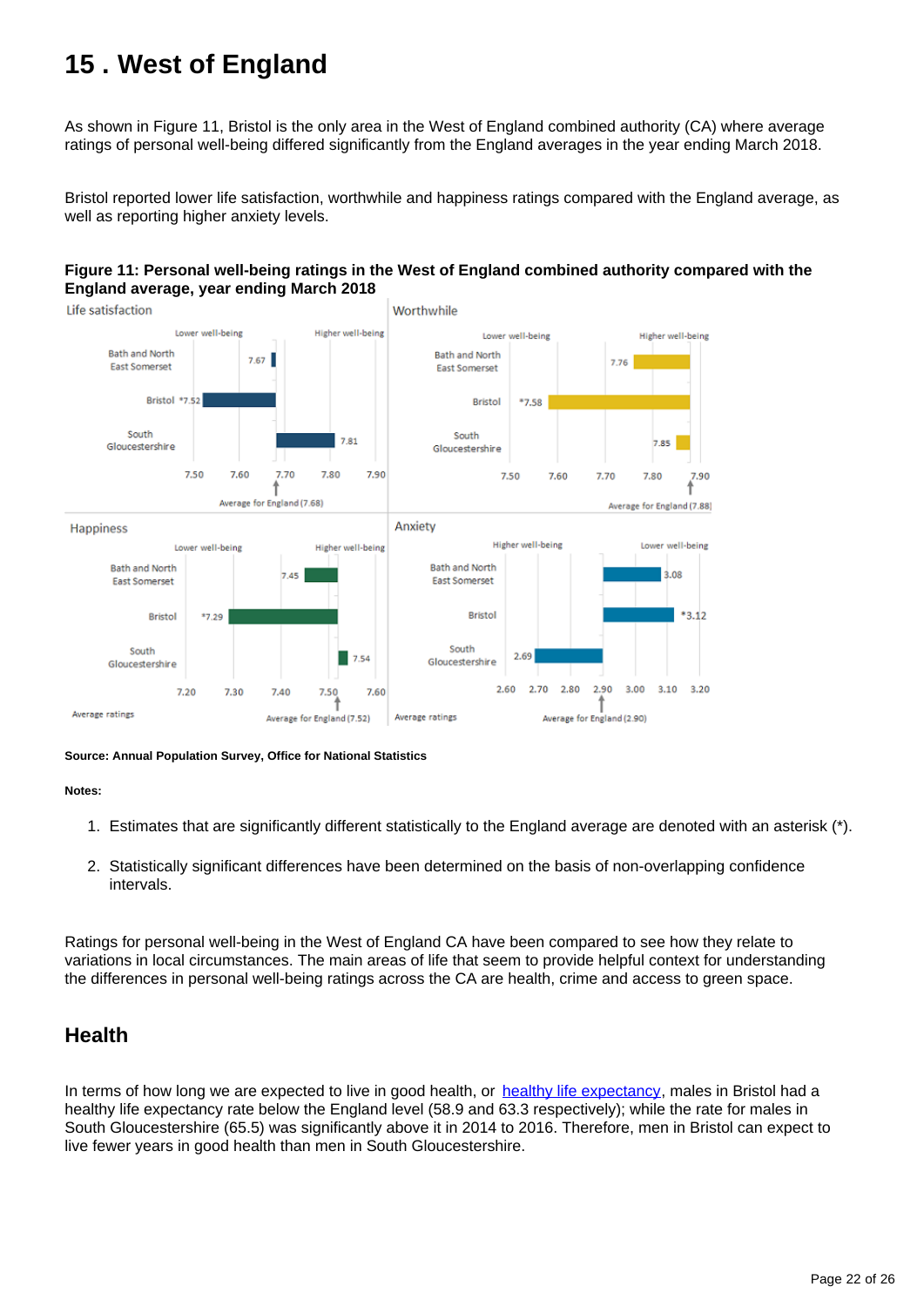Looking at [life expectancy in general,](https://www.ons.gov.uk/peoplepopulationandcommunity/healthandsocialcare/healthandlifeexpectancies/bulletins/healthstatelifeexpectanciesuk/2014to2016) Bath and North-East Somerset, and South Gloucestershire (80.7 and 81.3 respectively) had a higher male life expectancy than the England average (79.5); while the other areas of the CA did not differ significantly from the average for England in 2014 to 2016.

Another measure of health is the number of [preventable mortalities](https://fingertips.phe.org.uk/search/preventable%20mortalities#page/3/gid/1/pat/6/par/E12000002/ati/102/are/E08000012/iid/92488/age/1/sex/4). From 2014 to 2016, Bristol had a higher rate of preventable mortalities per 100,000 population at 204 deaths, when compared with the England average of 182.8 deaths per 100,000. The rate in Bristol was also higher than in Bath and North-East Somerset (145) and South Gloucestershire (145.6), both of which had a lower rate than the England average.

### **Crime**

Bristol had a higher rate of [first-time entrants to the youth justice system](https://fingertips.phe.org.uk/profile/public-health-outcomes-framework/data#page/9/gid/1000041/pat/6/par/E12000004/ati/102/are/E06000015/iid/10401/age/211/sex/4/nn/nn-1-E06000015) at 407.2 per 100,000 population (2017). compared with England (292.5) and the other areas in the West of England CA. By contrast, South Gloucestershire had a lower rate than England at 205.4 per 100,000 population. As for the offence rates per 1,000 population in the year ending March 2018, a similar pattern can be seen. The rate for England was 83 offences per 1,000, however, the rate in Bristol was 123 offences per 1,000. Bath and North-East Somerset and South Gloucestershire had lower scores than England, at 65 and 61 offences per 1,000 population, respectively.

The [Crime severity score](https://www.ons.gov.uk/peoplepopulationandcommunity/crimeandjustice/datasets/crimeseverityscoreexperimentalstatistics)<sup>1</sup>, which gives more severe offence categories a higher weight than less severe ones, shows marked differences in the nature of crimes across the LAs in the West of England CA. For example, Bath and North-East Somerset, and South Gloucestershire at 9.1 and 7.9 respectively had lower crime severity scores than Bristol (18.9) and England (13.3).

### **Access to green space**

Research shows that access to the natural environment can have a positive impact on our well-being. A recent [blog](https://publichealthmatters.blog.gov.uk/2016/11/09/green-space-mental-wellbeing-and-sustainable-communities/) by Public Health England summarised the evidence, suggesting that "good quality natural landscape in urban areas can affect how people feel. It reduces stress and sadness, lifts the mood and makes us feel better."

Looking at data for areas of designated [Green Belt land by local planning authority](https://www.gov.uk/government/statistics/local-authority-green-belt-statistics-for-england-2016-to-2017) in England, Bristol has a far smaller area at 610 hectares compared with Bath and North-East Somerset (24,690 hectares) and South Gloucestershire (23,030 hectares). This could mean there are fewer opportunities for people in Bristol to obtain the benefits of access to green space compared with those living in other areas of the CA.

#### **Notes for: West of England**

1. The Crime Severity Score has been designated as Experimental Statistics and developed as an additional measure to supplement existing Office for National Statistics (ONS) statistics on crime. This new measure weights different types of crime according to severity, with more serious crimes carrying a higher weight to better reflect the level of harm to society and demand on the police caused by crime.

# <span id="page-22-0"></span>**16 . Conclusion**

This article has provided an overview of how people assess their own well-being in the countries and local authorities of the UK. We have made the Combined Authority (CA) areas in England a special focus to illustrate how using a well-being lens may help us to look differently at local economic growth strategies and encourage decision-makers to consider what good growth for well-being looks like in their area.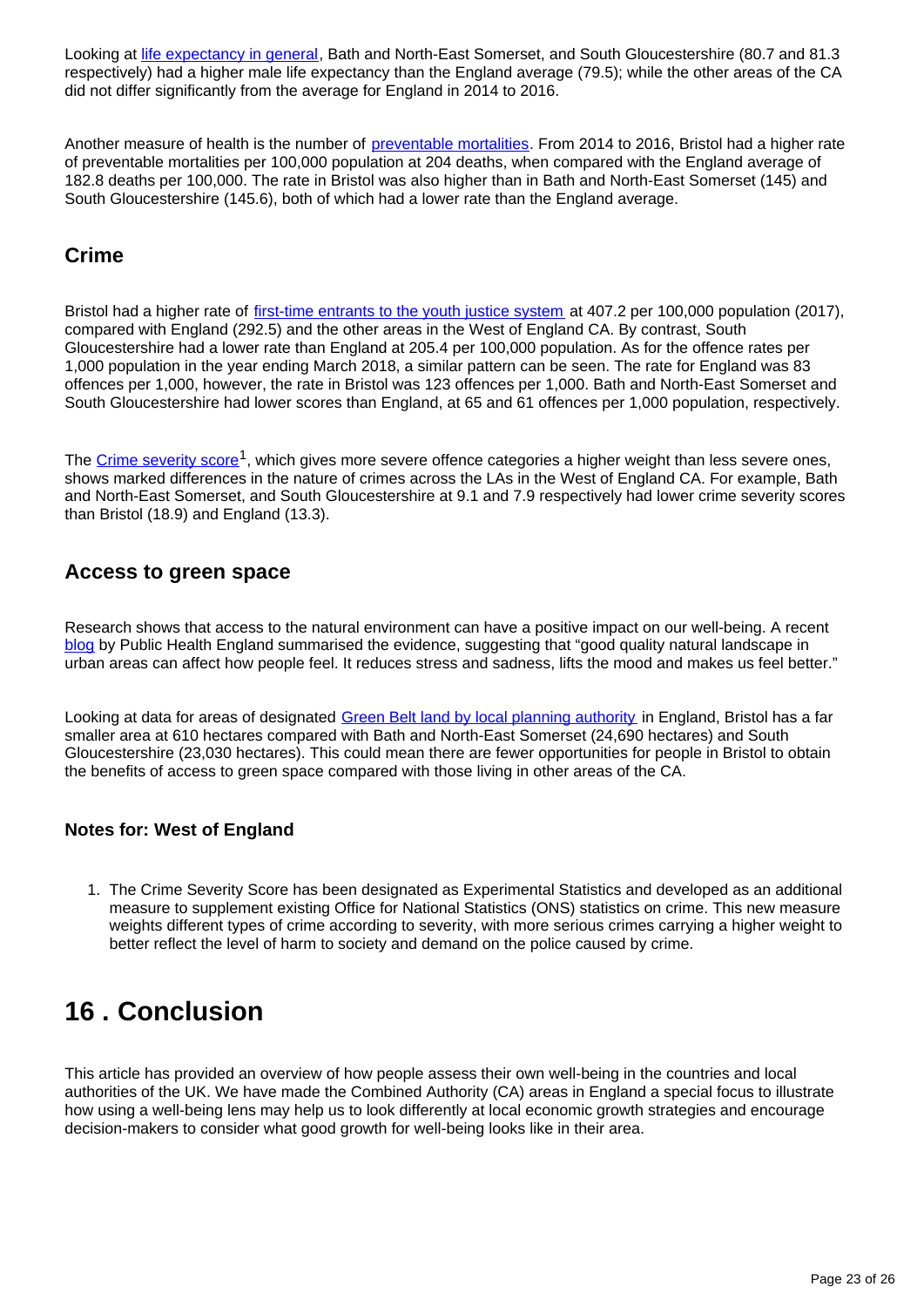We hope to have provided a more holistic picture of how different aspects of each local area, both in terms of people and place, may combine to produce higher or lower well-being among local residents. Each area is unique in terms of local resources, assets and challenges that decision-makers need to consider as they plan their own strategies for inclusive growth. While there is no one-size-fits-all approach to sustaining and improving well-being, there are particular bright spots in some CAs where the well-being of local residents is above the England average. It may be helpful to consider what's happening in these areas and how others could learn from them.

In all areas, there are some important aspects of life that we know have an important impact on well-being. These "well-being fundamentals" include: good health, positive relationships, and not just employment, but good jobs reflecting people's own priorities for job security, wages, and work-life balance. We also know that well-being does not thrive in circumstances of great inequality. Reducing disparities in life expectancy and health, access to skills and education, good jobs and affordable homes should be an important priority for achieving inclusive growth in all areas.

To develop sustainable well-being for the future and prevent the continuation of current problems, it will be important to think about the human side of inclusive growth. This might include strategies for enabling and encouraging people to lead healthier and more active lives, ensuring a high level of "school readiness" among our children, and intervening earlier to avoid young people entering the youth justice system.

In terms of place, growth strategies for well-being should also take into account [evidence](http://webarchive.nationalarchives.gov.uk/20160105232639/http:/www.ons.gov.uk/ons/rel/wellbeing/measuring-national-well-being/commuting-and-personal-well-being--2014/index.html) that long or stressful commutes reduce well-being, people need access to green space to thrive, and well-being is better in areas where people feel safe and can develop and sustain positive social connections.

We would welcome further discussion with the CAs and other areas as to how the analysis presented here can be refined and made more useful in future.

# <span id="page-23-0"></span>**17 . Next steps**

An important aspect of our work is to shed light on inequalities in society to better support those who may be struggling as well as to learn from those who are thriving. Over the last few months, we have reported some initial work on how to best measure well-being inequalities. We are planning more work in this area to provide in-depth analysis of personal well-being data from an inequality perspective.

For this publication, we have been working closely with Happy City and with the Office for National Statistics (ONS) Centre for Cities and Regions to better understand the needs of local areas across the country. In coming months, we will be reaching out to local and regional users to deliver more information about well-being and inequalities.

# <span id="page-23-1"></span>**18 . Quality and methodology**

The [Personal well-being in the UK Quality and Methodology Information report](https://www.ons.gov.uk/peoplepopulationandcommunity/wellbeing/methodologies/personalwellbeingintheukqmi) contains important information on:

- the strengths and limitations of the data and how it compares with related data
- uses and users of the data
- how the output was created
- the quality of the output including the accuracy of the data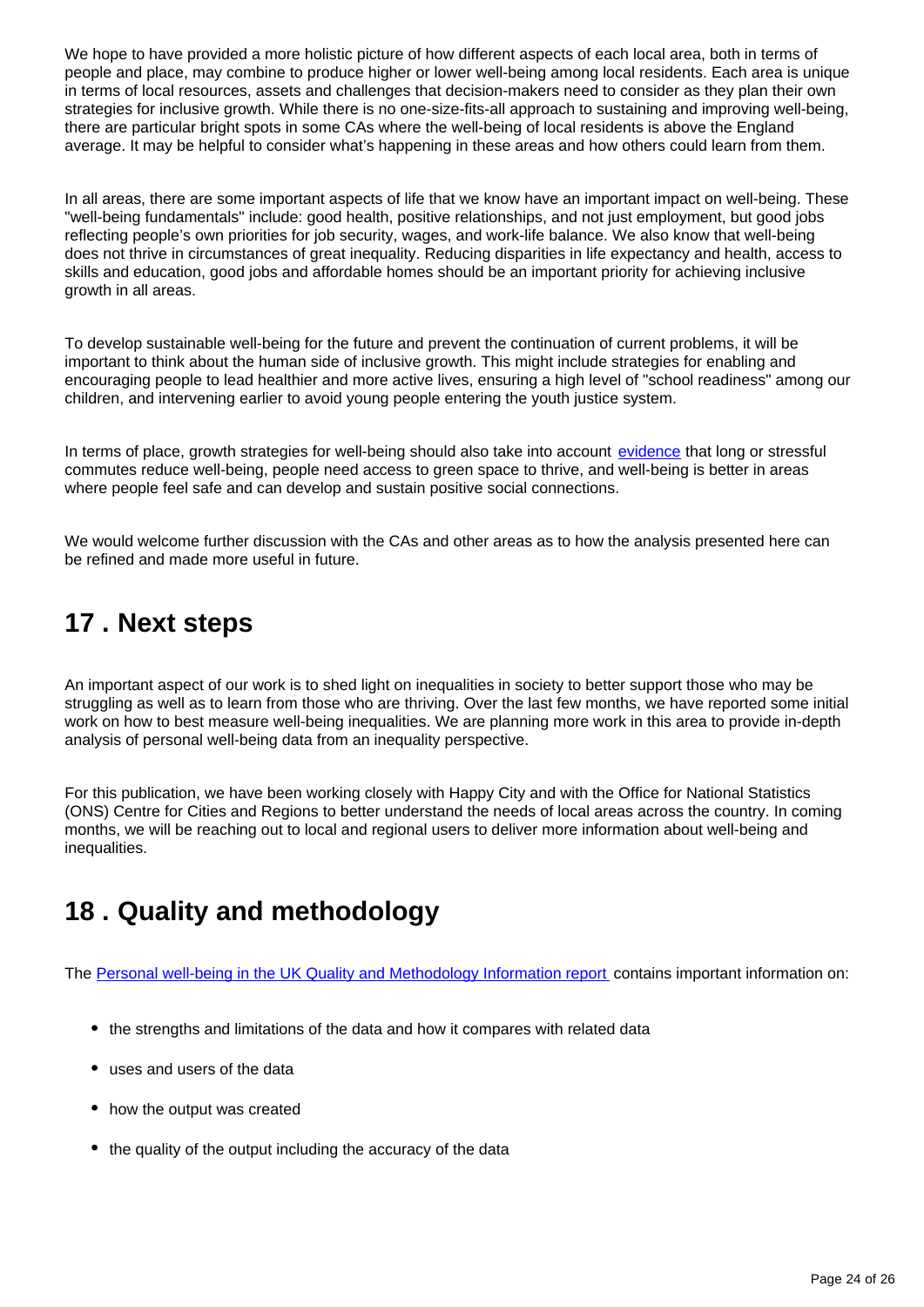#### **How we measure personal well-being**

Since 2011, we have asked personal well-being questions to adults aged 16 years and over in the UK to better understand how they feel about their lives. This release presents headline results for the year ending March 2018, along with changes over the last five years. It provides data at a national level and country level. The four personal well-being questions are:

- Overall, how satisfied are you with your life nowadays?
- Overall, to what extent do you feel the things you do in your life are worthwhile?
- Overall, how happy did you feel yesterday?
- Overall, how anxious did you feel yesterday?

People are asked to respond on a scale of 0 to 10, where 0 is "not at all" and 10 is "completely". We produce estimates of the mean ratings for all four personal well-being questions, as well as their distributions (as shown in Table 1).

#### **Table 1: Labelling of thresholds**

| Life satisfaction, worthwhile and happiness<br>scores |           | <b>Anxiety scores</b>            |                 |
|-------------------------------------------------------|-----------|----------------------------------|-----------------|
| Response on an 11 point scale                         | Label     | Response on an 11 point<br>scale | Label           |
| $0$ to 4                                              | Low       |                                  | 0 to 1 Very low |
| $5$ to $6$                                            | Medium    | $2$ to $3$                       | Low             |
| $7$ to $8$                                            | High      |                                  | 4 to 5 Medium   |
| 9 to 10                                               | Very high | 6 to 10                          | High            |

Source: Office for National Statistics

#### Please note that:

- any changes mentioned in this publication are "statistically significant"
- the statistical significance of differences noted within the release are determined based on non-overlapping confidence intervals
- comparisons have been based on unrounded data

We are able to compare with the same period last year (April 2016 to March 2017) to identify any changes that may have occurred. However, we are not able to reliably compare with the preceding period (January 2017 to December 2017) as they include overlapping time periods that contain the same data.

For more information on personal well-being, please see: